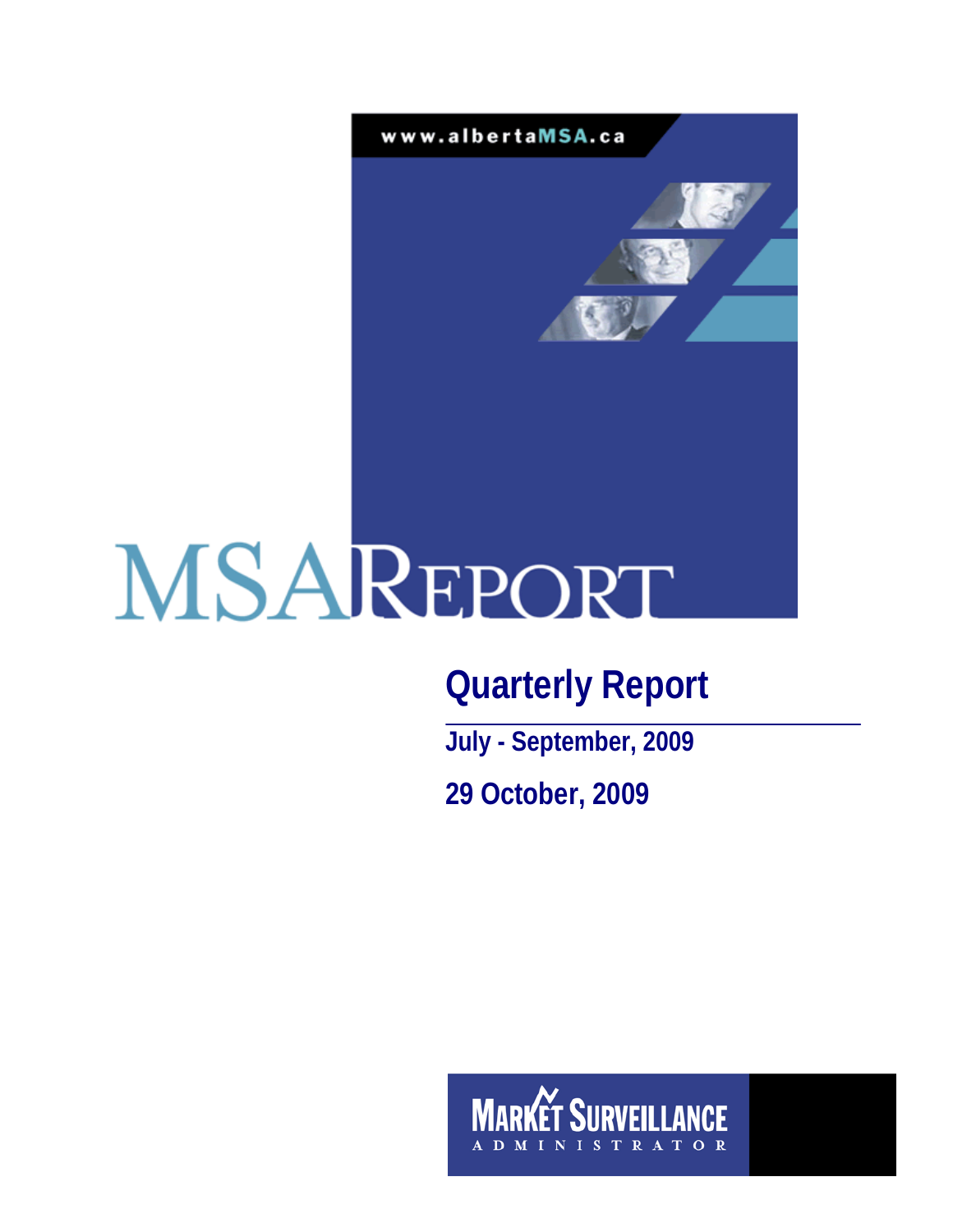# **TABLE OF CONTENTS**

| 1                       |                                               |                                                                                                                                            |
|-------------------------|-----------------------------------------------|--------------------------------------------------------------------------------------------------------------------------------------------|
|                         | 1.1<br>1.2<br>1.3                             |                                                                                                                                            |
| $\mathbf{2}$            |                                               |                                                                                                                                            |
|                         | 2.1<br>2.2<br>2.3                             | The Fluctuation of On-Peak Regulating Reserve Trade Index 6<br>Unfilled OR Demand for On-Peak Spinning Reserves 8                          |
| 3                       |                                               |                                                                                                                                            |
| $\overline{\mathbf{4}}$ |                                               |                                                                                                                                            |
|                         | 4.1<br>4.2<br>4.3<br>4.4                      |                                                                                                                                            |
| 5                       |                                               |                                                                                                                                            |
|                         | 5.1<br>5.2                                    |                                                                                                                                            |
|                         |                                               |                                                                                                                                            |
| 6                       |                                               | QUESTION AROUND THE INTERPRETATION OF THE FAIR EFFICIENT                                                                                   |
| 7                       |                                               |                                                                                                                                            |
|                         | 7.1                                           | Stakeholder Consultation: Publication of Retail Market Statistics                                                                          |
|                         | 7.2<br>7.3<br>7.4<br>7.5<br>7.6<br>7.7<br>7.8 | <b>Stakeholder Consultation: Market Share Offer Control Process23</b><br><b>MSA Report: Operating Reserves Procurement - Understanding</b> |
|                         |                                               | APPENDIX A - WHOLESALE ENERGY MARKET METRICS26                                                                                             |
|                         |                                               |                                                                                                                                            |
|                         |                                               | APPENDIX C - OPERATING RESERVE MARKET METRICS 32                                                                                           |
|                         |                                               |                                                                                                                                            |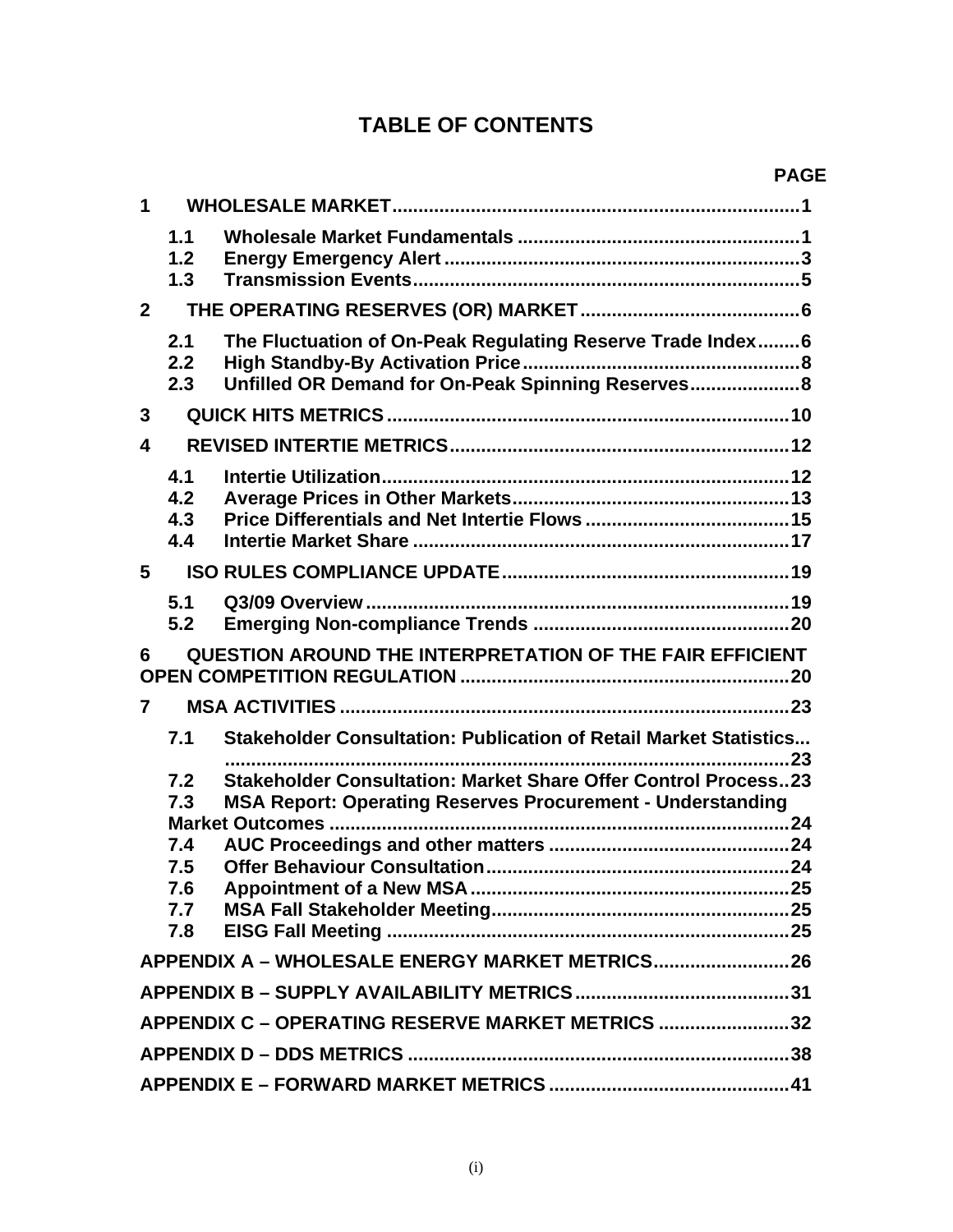# **LIST OF FIGURES**

| Figure iii: Change in Volume Weighted Offer Price of Coal Fired Units 3        |
|--------------------------------------------------------------------------------|
| Figure iv: September 23, 2009 - Hourly Pool price, AEIS Demand and Total Net   |
|                                                                                |
| Figure vi: September 23, 2009 - Price Responsive Load and System Marginal      |
| Figure vii: Q3/09 Weighted Average Active Reserve Trade Index for On Peak      |
| Figure viii: Active On Peak Regulating Reserve AESO Paid Price, Trade Index,   |
| Figure ix: Active On Peak Spinning Reserve Demand and Procured Volume via      |
| Figure x: Average Number of System Marginal Prices per Hour each Month  10     |
| Figure xi: Percentage of Hour Endings in which SMP was Influenced by           |
| Figure xii: Average Number of System Marginal Prices per Hour in all Hours and |
|                                                                                |
| Figure xiv: On-Peak Pool Prices Relative to Neighbouring Markets  14           |
| Figure xv: Off-Peak Pool Prices Relative to Neighbouring Markets  14           |
|                                                                                |
|                                                                                |
|                                                                                |
|                                                                                |
|                                                                                |
|                                                                                |
|                                                                                |
|                                                                                |
|                                                                                |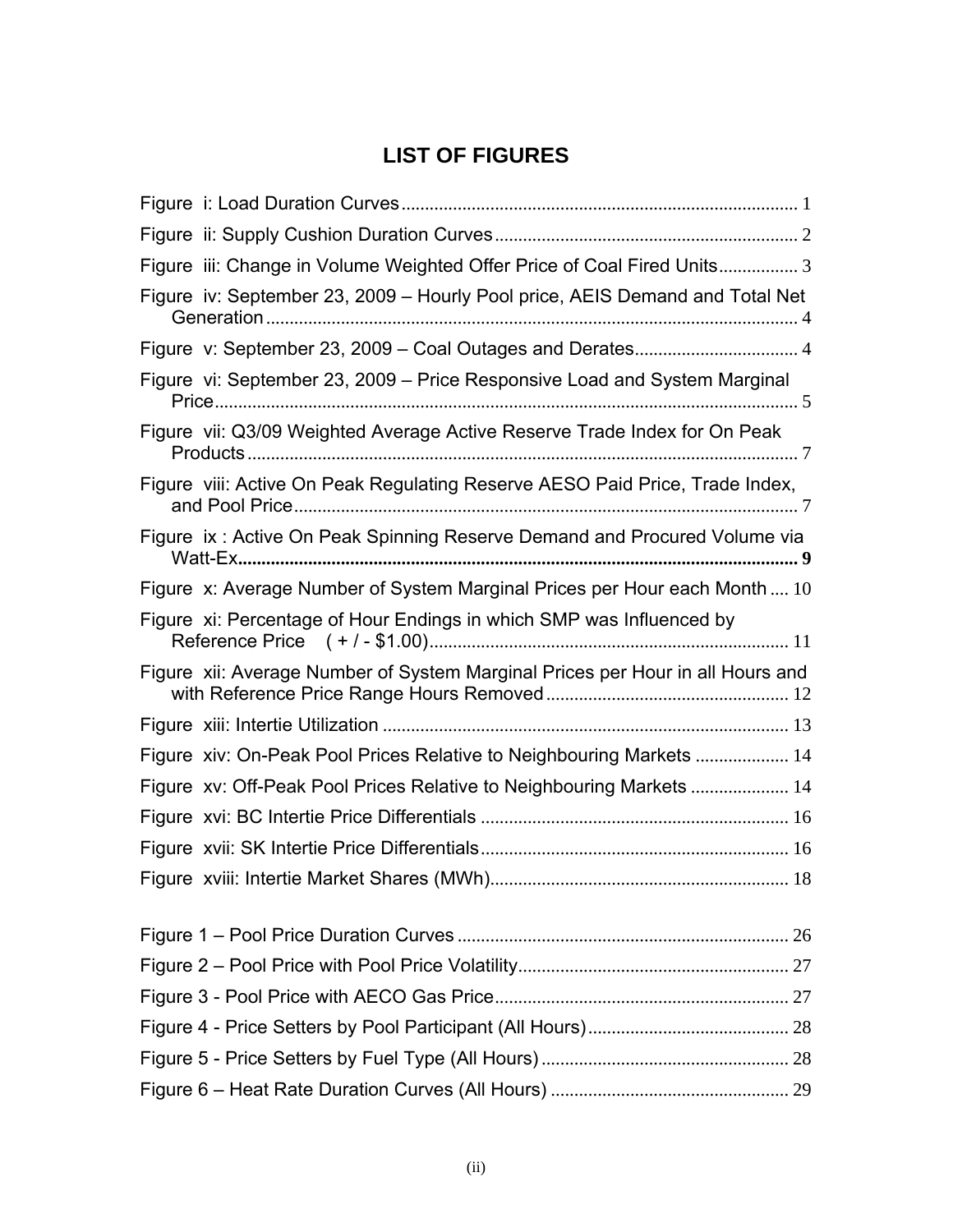| Figure 9 - Availability Capacity (AC) vs Maximum Capacity (MC)  31          |
|-----------------------------------------------------------------------------|
| Figure 10 - Active Settlement Prices - All Markets (NGX and OTC) 32         |
|                                                                             |
| Figure 12 - Standby Activation Prices - All Markets (NGX and OTC) 33        |
|                                                                             |
|                                                                             |
|                                                                             |
| Figure 16 - Active Spinning Reserve Settlement Price by Market  35          |
| Figure 17 - Active Supplemental Reserve Settlement Price by Market  36      |
| Figure 18 - Active Regulating Reserve Market Share by Fuel Type 36          |
| Figure 19 - Active Spinning Reserve Market Share by Fuel Type  37           |
|                                                                             |
| Figure 21 - Average Daily TMR, Available, Eligible & Dispatched DDS Volumes |
| Figure 22 - Average Daily DDS Dispatched and Constrained Down Volume (MW)   |
| Figure 23 - Average Weekly DDS Market Share by Submitting Participants 39   |
| Figure 24 - Average Weekly Market Share DDS by Fuel Type 40                 |
|                                                                             |
|                                                                             |

# **LIST OF TABLES**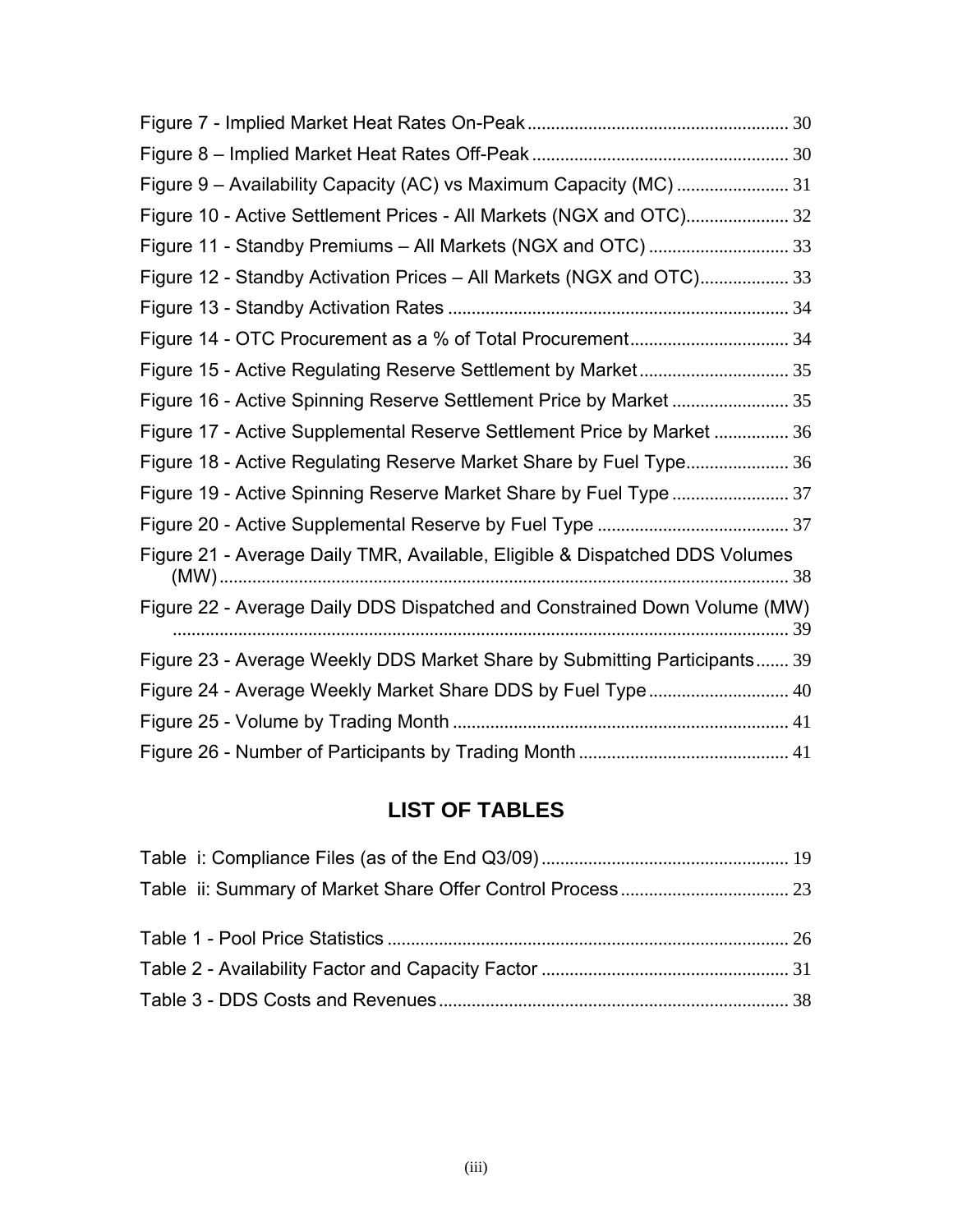## <span id="page-4-0"></span>**1 WHOLESALE MARKET**

#### **1.1 Wholesale Market Fundamentals**

#### **Pool Price**

Q3/09 electricity prices in Alberta reversed the downward trend started at the onset of 2009 and averaged \$49.49/MWh. This is 53% higher than Q2/09 (\$32.30/MWh) and 38% lower than Q3/08 (\$80.21/MWh).

#### **Natural Gas**

AECO natural gas prices continued to slide and averaged \$2.82/GJ in Q3/09. This is 14% lower than Q2/09 (\$3.27/GJ) and 62% lower than Q3/08 (\$7.35/GJ). Significantly lower year-over-year natural gas prices made it possible for gas-fired units to offer at more competitive prices relative to other generators.

#### **Load**

Load in Q3/09 averaged 7738MW, a 2% increase over Q2/09 but a 1.5% reduction from Q3/08. The year-over-year reduction is a reflection of the slowing down of the economy observable to all Albertans. Figure i shows the load duration curves for the three quarters in question. What is most evident is the lack of any extremely high load events in Q3/09 compared to Q3/08. Extremely high summer peak loads require several hot days in a row – something that did not occur much this summer.



#### **Figure i: Load Duration Curves**

## **Supply**

In Q3/09, the 94MW gas-fired Christina Lake and the 66MW Blue Trail wind projects were added to the province's generating fleet.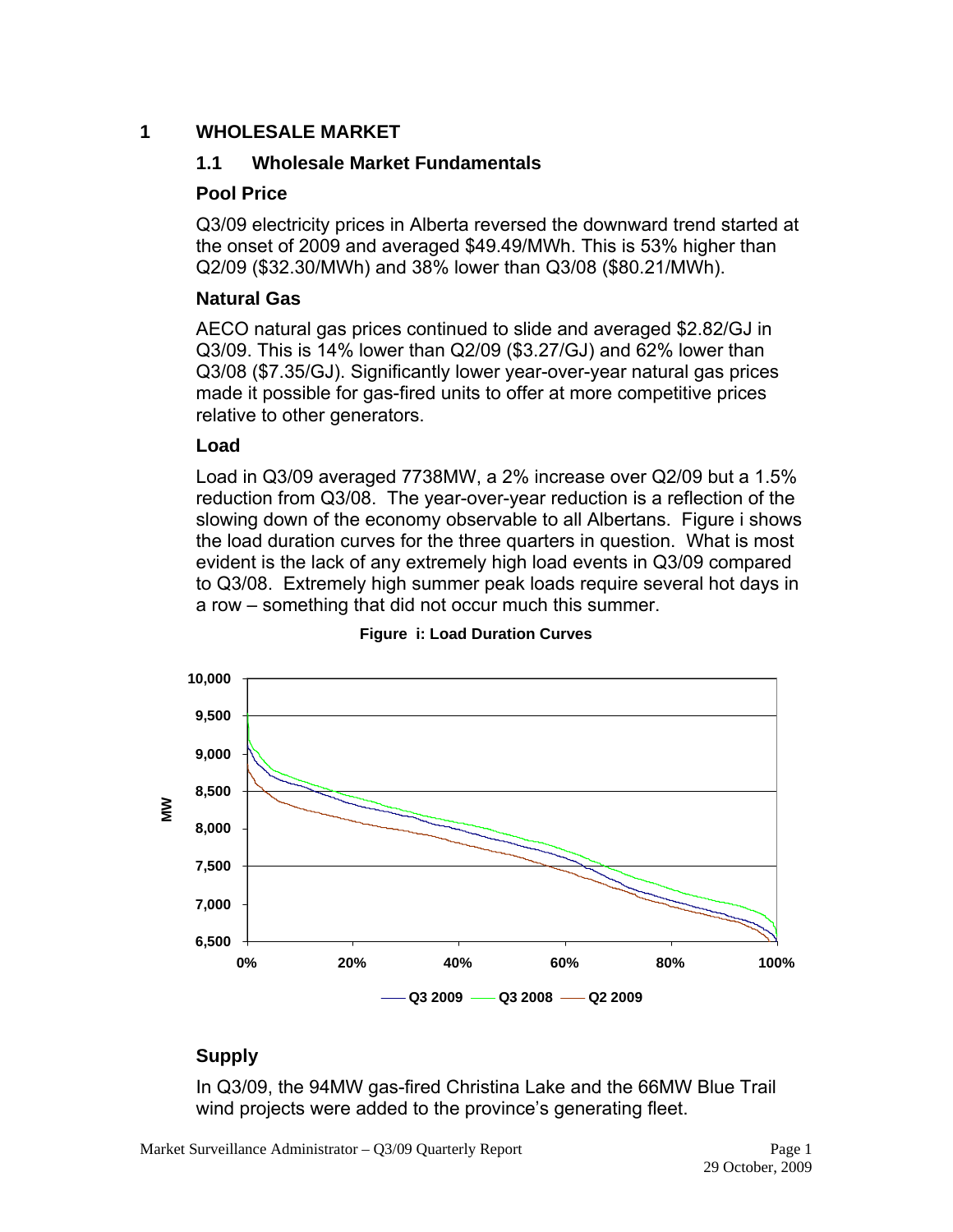<span id="page-5-0"></span>Table 2 in Appendix B shows statistics on plant availability and generation. Despite the new additions, total plant availability was down slightly yearover-year. Essentially the coal units had lower availability and generation from them was replaced by gas-fired generation (Table 2 in Appendix B).

## **Market Tightness and Discussion**

The supply cushions for Q3/09, Q2/09 and Q3/08 are shown in Figure ii. Previous analysis has shown that high Pool prices in Alberta occur when the supply cushion is low and the market is 'tight'. Of the three quarters shown, Q3/08 experienced the most frequent tightness and Q2/09 the least. Q3/09 was less tight than Q3/08.



#### **Figure ii: Supply Cushion Duration Curves**

Implied market heat rate (HR) duration curves are presented in Figure 6 of Appendix A. The HR for Q3/09 was higher than both Q2/09 and Q3/08 suggesting a greater degree of market tightness in Q3/09. However, as noted in Figure ii, Q3/09 was not more tight than Q3/08. Hence the higher HR with a less tight market condition sends a contradictory signal.

Natural gas prices have come down a lot since last year and partially explain the lower Q3/09 Pool prices. However, the higher HR for Q3/09 versus Q3/08 was also caused by some coal fired generation being priced above gas fired units.

Figure iii depicts the change in the volume weighted offer price of the coal fired units in Q3/09 versus Q3/08. The offer prices in Figure iii are grouped by portfolio ("A" through "G"). While some participants offered lower prices from their coal units and positioned themselves more competitively, others increased their offer prices. Pricing up coal fired generation in a low gas price and reduced demand environment increased the probability of being out of merit and not running.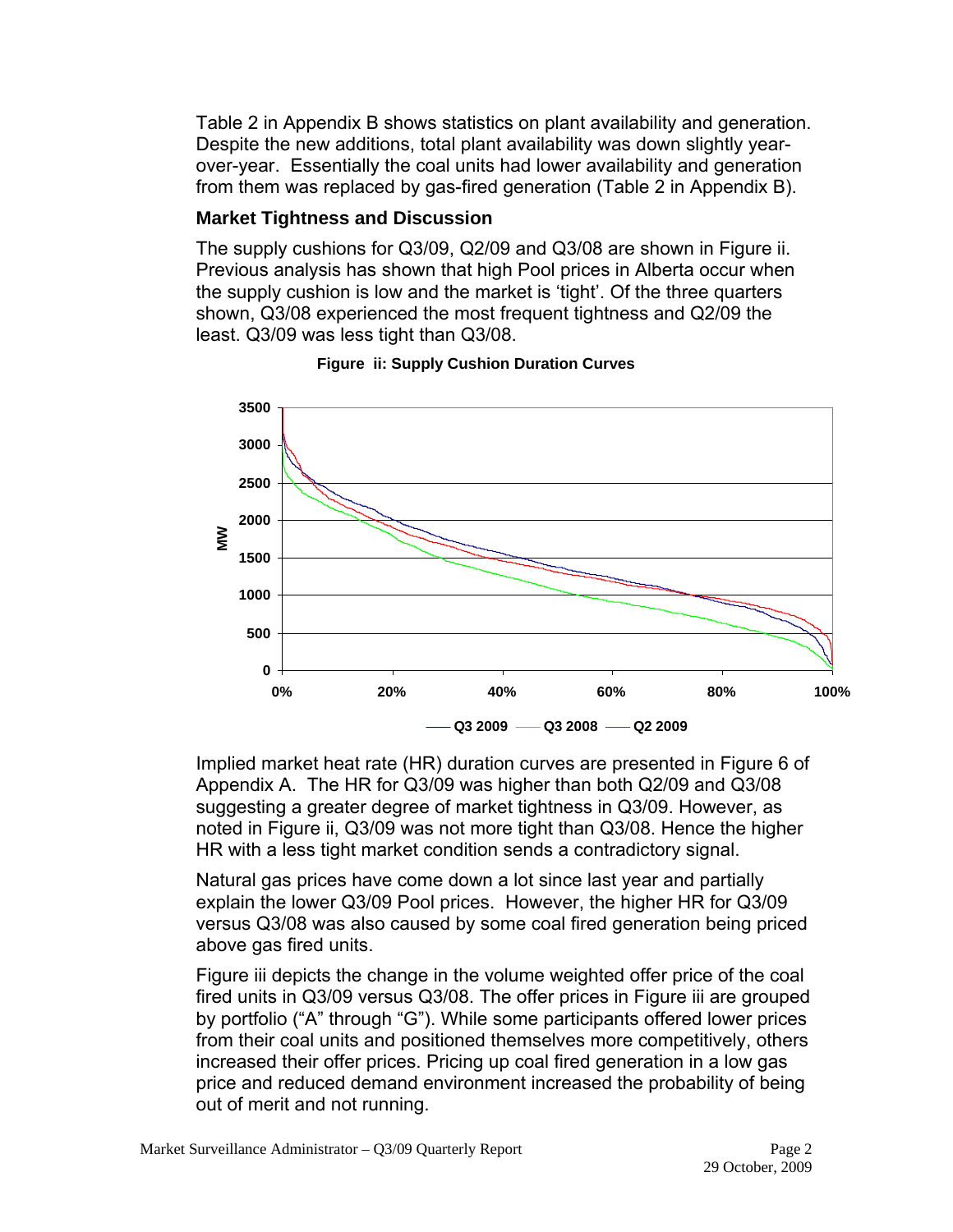<span id="page-6-0"></span>**Figure iii: Change in Volume Weighted Offer Price of Coal Fired Units** 



**On Peak Off Peak** 

Table 2 of Appendix B shows generation by fuel type for Q3/09, Q2/09 and Q3/08. Looking at the generation totals for each fuel, it can be deduced that whilst availability of coal plant was on average 114MW less in Q3/09 compared with Q3/08 (5008MW vs. 5122MW), actual generation went down more. Generation from coal reduced from 10,678GWh to 10,241GWh, a difference equivalent to an average of 200MW.

By the time that the MSA is preparing its next quarterly report the AESO will be publishing price-quantity pairs together with the associated asset ID. This will enable a more detailed discussion on what is occurring in the real-time market.

# **1.2 Energy Emergency Alert**

On September 23, 2009 Alberta was in a supply shortfall condition in which there was insufficient energy offered into the energy market in order to meet AIES load. The province entered Operating Policies and Procedures (OPP) 80[1](#page-6-1)<sup>1</sup> and issued an Energy Emergency Alert 1 at 13:07, which occurs when all available resources in the energy market have been dispatched. Energy Emergency Alert 2 was declared at 13:40 and the system controller was using operating reserves to supply energy. Figure iv illustrates the total net generation in Alberta, along with the AIES demand and corresponding Pool price.

Prior to the Energy Emergency Alert 1, two coal units, SD5 and GN2 were offline and SD2 was derated. In HE13, GN3 tripped offline, and SD4, SD6 and KH2 all became derated. This was a total loss in coal availability of 659MW. This sudden loss ultimately led to the supply shortfall condition. Figure v shows the volume of coal outages and derates and also the volume being imported on the BC intertie. System Marginal Price (SMP)

<span id="page-6-1"></span> $\overline{a}$ <sup>1</sup> [http://www.aeso.ca/downloads/OPP\\_801.pdf](http://www.aeso.ca/downloads/OPP_801.pdf)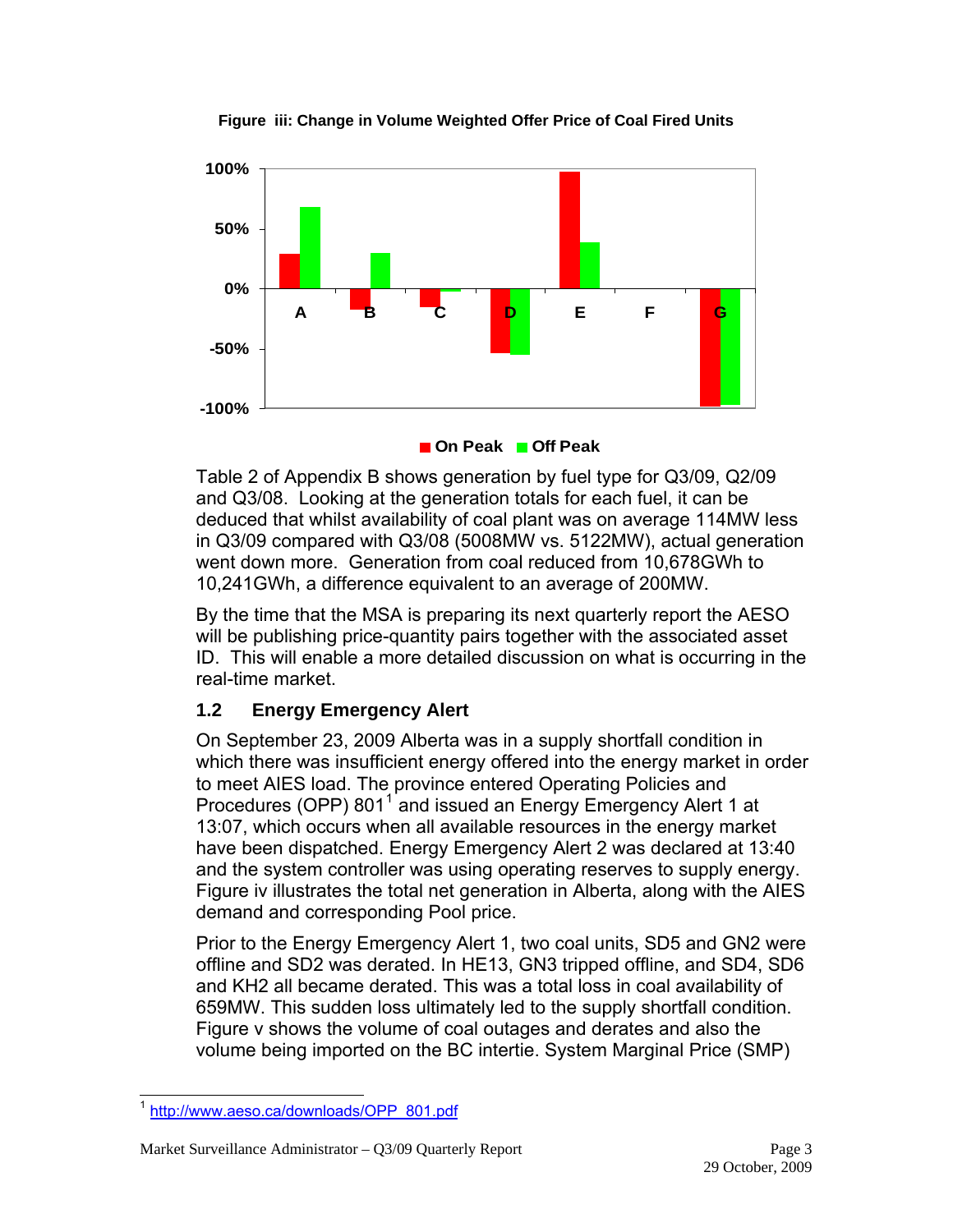increased to the price cap, of \$999.99 at 13:04 and remained at the cap for 204 minutes.



<span id="page-7-0"></span>**Figure iv: September 23, 2009 – Hourly Pool price, AEIS Demand and Total Net Generation** 

**Figure v: September 23, 2009 – Coal Outages and Derates** 



**Coal Outages and Derates – BC Import Volume** 

Figure vi shows the decrease in demand from price responsive load (PRL), as SMP increased in response to market tightness. PRL reduced about 240MW from HE11 to HE15. Imports on the BC intertie also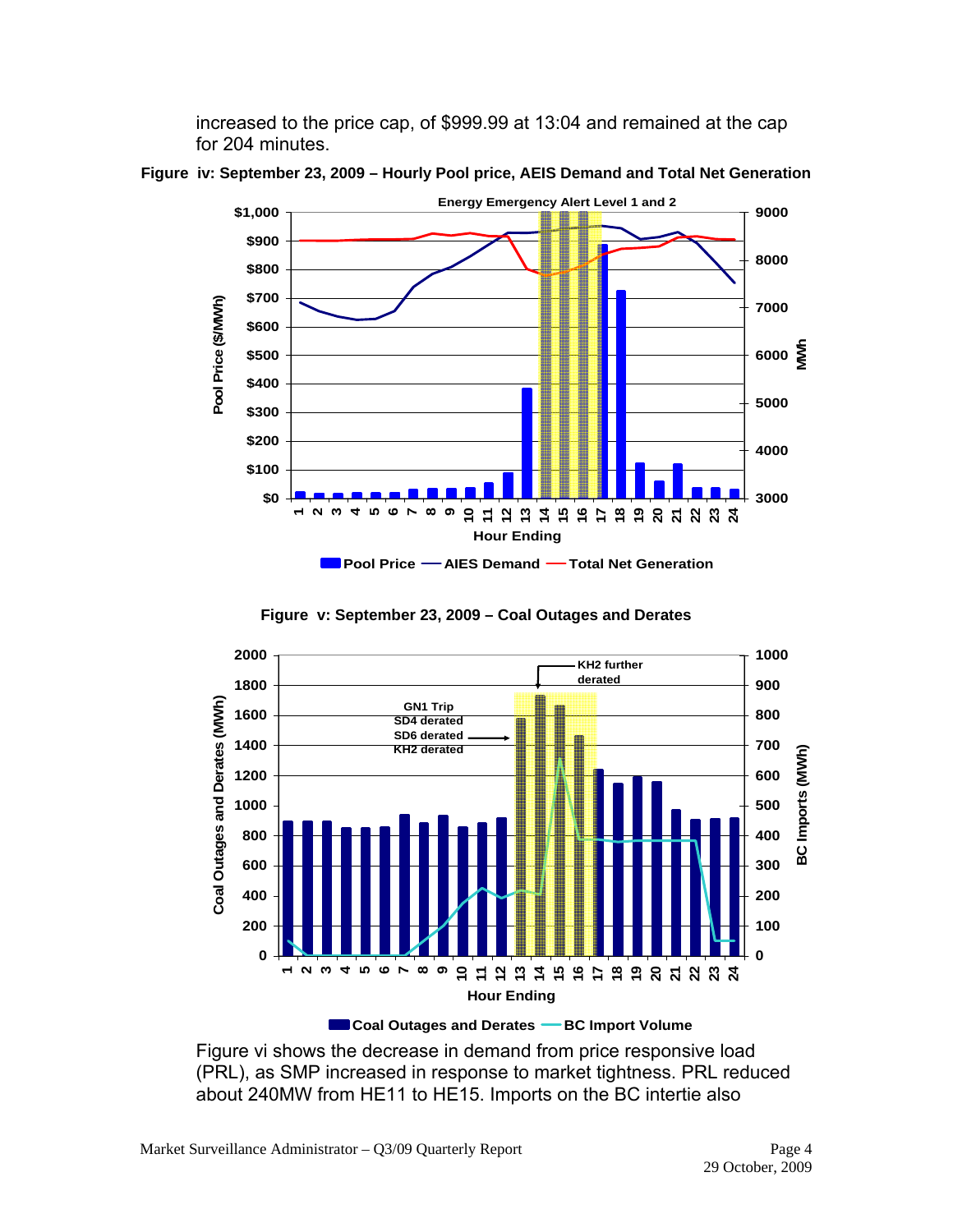<span id="page-8-0"></span>increased from 192MWh in HE12 to 657MWh in HE15 (Figure v). Available Transfer Capability (ATC) on the BC intertie was 400MWh. However, upon reaching step 30 of OPP 801 at 14:45, the system controller requested emergency energy from BCTC. The SK intertie was fully loaded, as import volumes were up to ATC in all hours of the day.<sup>[2](#page-8-1)</sup> By 15:52 GN3 returned and the remaining three derated coal units were also returning to full capability. The recovery of coal generation and increase in imports, along with the decrease in demand from PRL, led the province out of supply shortfall. By 16:30 an Energy Emergency Alert Level 0 was issued (Termination of the previous Energy Emergency Alerts: Energy supply is sufficient to meet AIES load and reserve requirements).



**Figure vi: September 23, 2009 – Price Responsive Load and System Marginal Price** 

**System Marginal Price Price Responsive Load**

This is the third time the province has entered OPP 801 this year. The first two occasions occurred on January 21 and January 2[3](#page-8-2). $3$  For comparison, there were 14 recorded OPP 801 instances in 2008. Generally, high levels of coal outages and derates are a primary precursor to an OPP 801 condition. The sudden loss then of a baseload unit is often the final straw leading to an Energy Emergency Alert. A significant drop off in baseload capacity often leads to a price spike and, on some occasions, leads to the issue of an Energy Emergency Alert.

#### **1.3 Transmission Events**

 $\overline{a}$ 

Over the month of September, the Langdon Static VAR Compensator (SVC) was out of service. As per AESO OPP510, when this SVC is out of

<sup>2</sup> Import ATC on the SK intertie was 153MWh on September 23, 2009.

<span id="page-8-2"></span><span id="page-8-1"></span><sup>3</sup> [http://www.albertamsa.ca/files/Q1\\_2009\\_Report\\_042909.pdf](https://www.albertamsa.ca/assets/Documents/Q1_2009_Report_042909.pdf)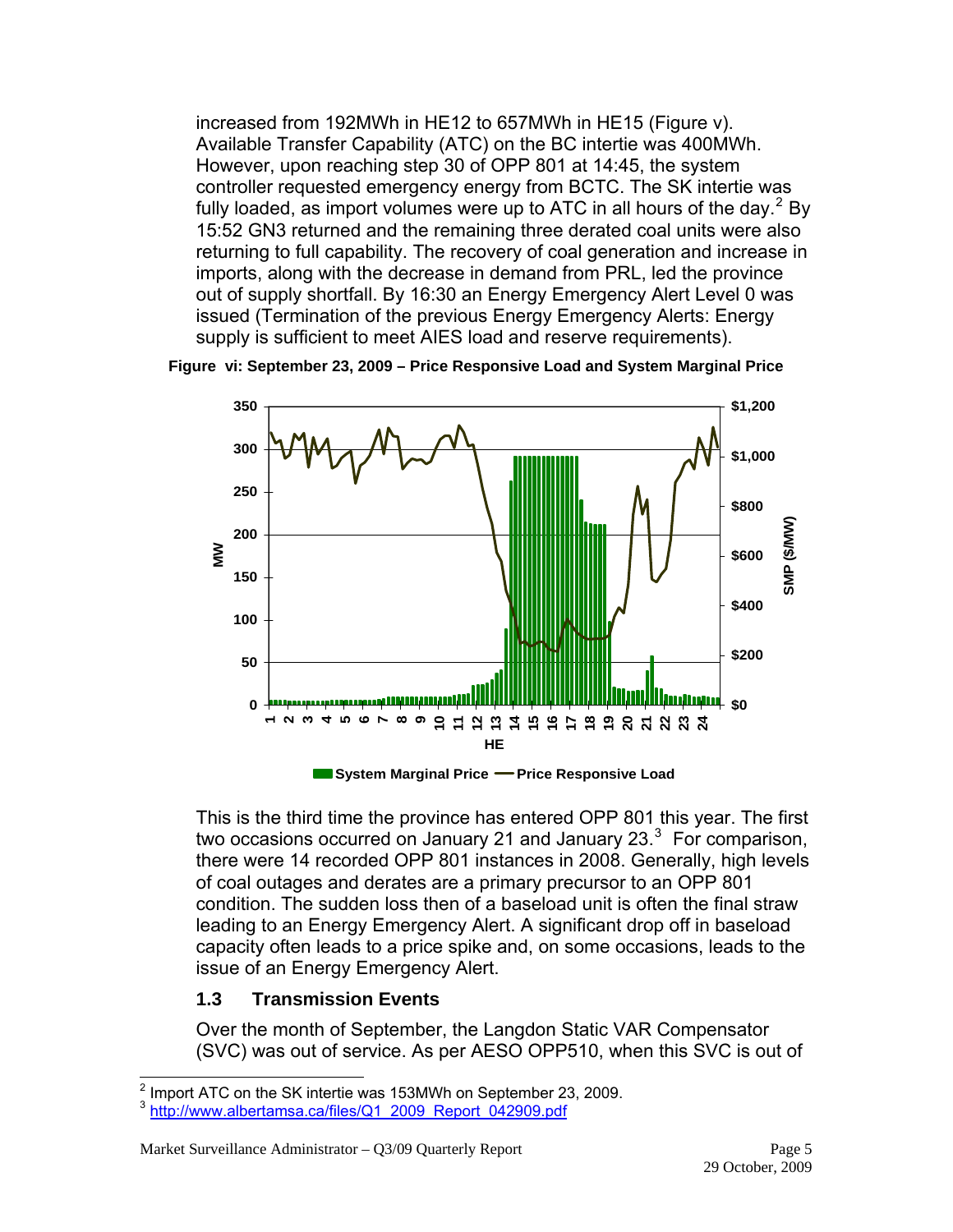<span id="page-9-0"></span>service, Enmax Calgary Energy Centre (CEC) must be on line if it is available. If the CEC is not on line from energy dispatch at the time of SVC out of service, a TMR dispatch will be issued to CEC. The SVC out of service led to a surge in the volume of TMR and in turn caused more MWs of Dispatch Down Service to be utilized in September (Figure 21 and Figure 22 in Appendix D).

Transmission maintenance in Q3/09 also caused more MW to be constrained off in the month of September (Figure 22 in Appendix D).

## **2 THE OPERATING RESERVES (OR) MARKET**

The AESO procures operating reserves through two procurement platforms: Alberta Watt Exchange Limited (Watt-Ex) and the Over-the-Counter (OTC) market. OR products are categorized as Active and Standby, based on the required operational or delivery status. Within these two categories are the OR products Regulating, Spinning and Supplemental. Over the five days prior to the delivery day, each type of OR is procured. Bid and offer prices are at a discount or premium to Pool price and are accepted starting with the lowest priced offer. The AESO submits a bid price and forecasted demand for each product, and accepts offers until the demand for the day has been reached or until no offers remain at or below the bid price. The midpoint between the highest priced offer to be accepted and AESO's bid price is the trade price for the OR product on a specific trading day. Once trades have occurred on all five days of procurement, the volume weighted average trade price is used to determine the trade index. $4$ 

## **2.1 The Fluctuation of On-Peak Regulating Reserve Trade Index**

In Q3/09 the MSA has noted fluctuations in the trade index for on peak active regulating reserve product. The volatility is apparent in Figure vii, which is the trade volume weighted average price (Watt-Ex trade index) for on peak products. The dips in the on peak regulating reserve were examined and appear to be the result of an increase in the number of sellers whose offers were at a large discount to Pool price. The MSA believes that these market participants are not intending to depress the trade price, but rather are attempting to sell volume and act as price takers. On days when sufficient volume is offered at a large discount to fill AESO's demand forecast, a low offer will unintentionally clear the market, which leads to a dip in the trade price. In addition, since the supply curve for active on peak regulating reserve is rather thin, a slight shift in offer volumes can lead to a large dip or spike in the trade price and, in turn, the trade index.

<span id="page-9-1"></span> 4 For further information regarding Alberta Operating Reserves please reference: [http://www.albertamsa.ca/files/Operating\\_Reserves\\_Procurement\\_Report\\_091609\(1\).pdf](https://www.albertamsa.ca/assets/Documents/Operating-Reserves-Procurement-Understanding-Market-Outcomes-2009-09-16.pdf)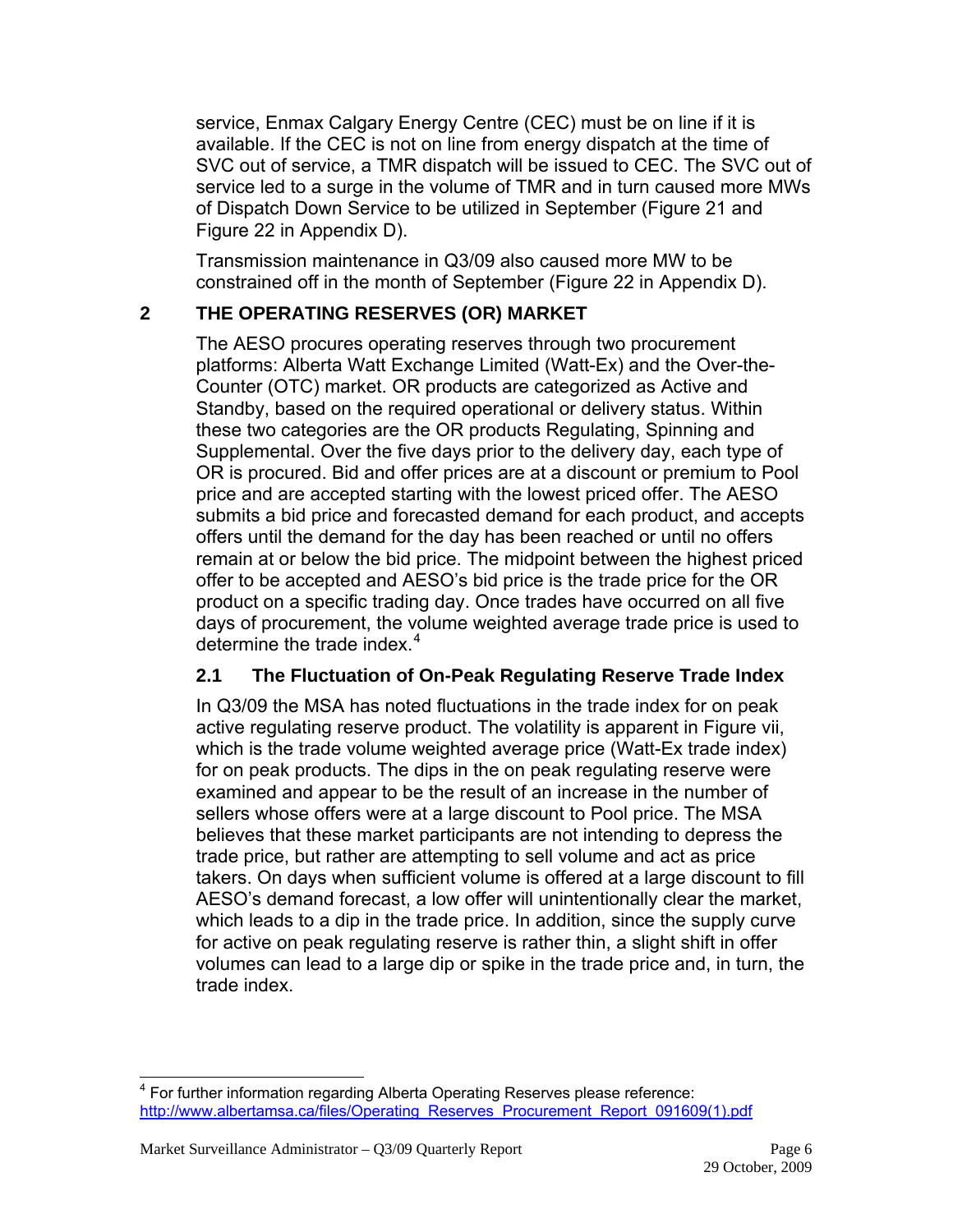<span id="page-10-0"></span>The strategy for some sellers of selling volume and not focusing on setting the market clearing price is typical in the OR market. This is similar to a price taking strategy in the energy market by offering at a low price.



**Figure vii: Q3/09 Weighted Average Active Reserve Trade Index for On Peak Products** 





Prices paid to the sellers do not follow the swings in the trade index. Normally, prices paid to sellers tend to follow the trends in Pool price.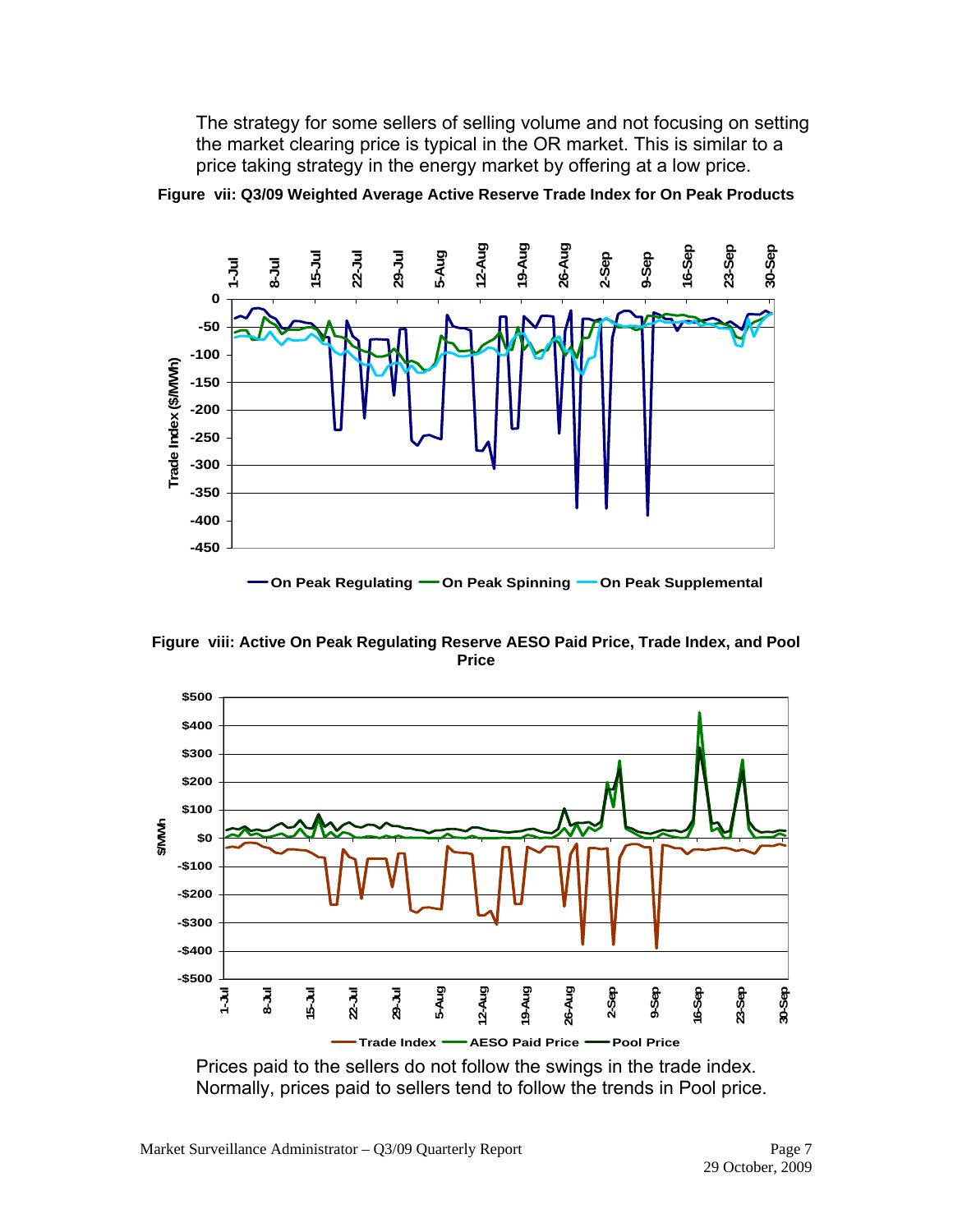<span id="page-11-0"></span>Hourly payment is based on Pool price less the discount, and, when this results in a negative price, payment is set to zero. Since Pool prices were rather low in Q3/09, the fluctuations in AESO paid price are much less than in the index. Figure viii shows the AESO paid price for active on peak regulating reserve along with the trade index and Pool price.

The MSA does not believe the trade index for active on peak regulating reserve has been manipulated. This belief is based in part on the fact that more than one participant was involved to create the anomaly. This type of event resulted from a few market participants competing for volume by offering large discounts. The MSA does not believe this type of behaviour is sustainable for any sellers whose opportunity cost of providing OR is higher than zero. It is also of relevance to note that as of late (early in Q4- 09) the price index for on peak regulating reserve has had fewer dips compared with Q3/09.

## **2.2 High Standby-By Activation Price**

Figure 12 in Appendix C shows the average standby on peak activation prices in Q3/09. The increase in the September average price is notable. Activation prices are driven by the sellers' expectations of what Pool prices might be in the event that they are called from Standby to Active reserve status. When a unit is called from Standby to Active in the reserves market, it has to withdraw from the energy market and forgo energy revenue.

The BC intertie was on an outage for scheduled maintenance from September 1 through to September 14 and this was known to the market. Typically, Alberta on-peak Pool prices are higher when the BC intertie is on outage since Alberta is frequently importing during those hours. Market participants anticipated higher Pool prices during the BC intertie outage and therefore increased their offered activation prices for standby reserve. For the second half of September, higher activation prices persisted in response to higher energy market prices.

## **2.3 Unfilled OR Demand for On-Peak Spinning Reserves**

In Q3/09, the MSA looked into incidents of unfilled demand on Watt-EX that occurred in late Q2/09. For two delivery dates, June 6 and 7, 2009, AESO's demand for active on-peak spinning reserve was unfilled on the trading day of June 5 (D-1) through Watt-Ex. The AESO's demand for those days was 225MW and the volume purchased through Watt-Ex was 204MW and 185MW, respectively. The remaining volume was purchased from the Over-the-Counter (OTC) market. Figure ix shows the active on peak spinning reserve procured volume on Watt-Ex and AESO's corresponding demand.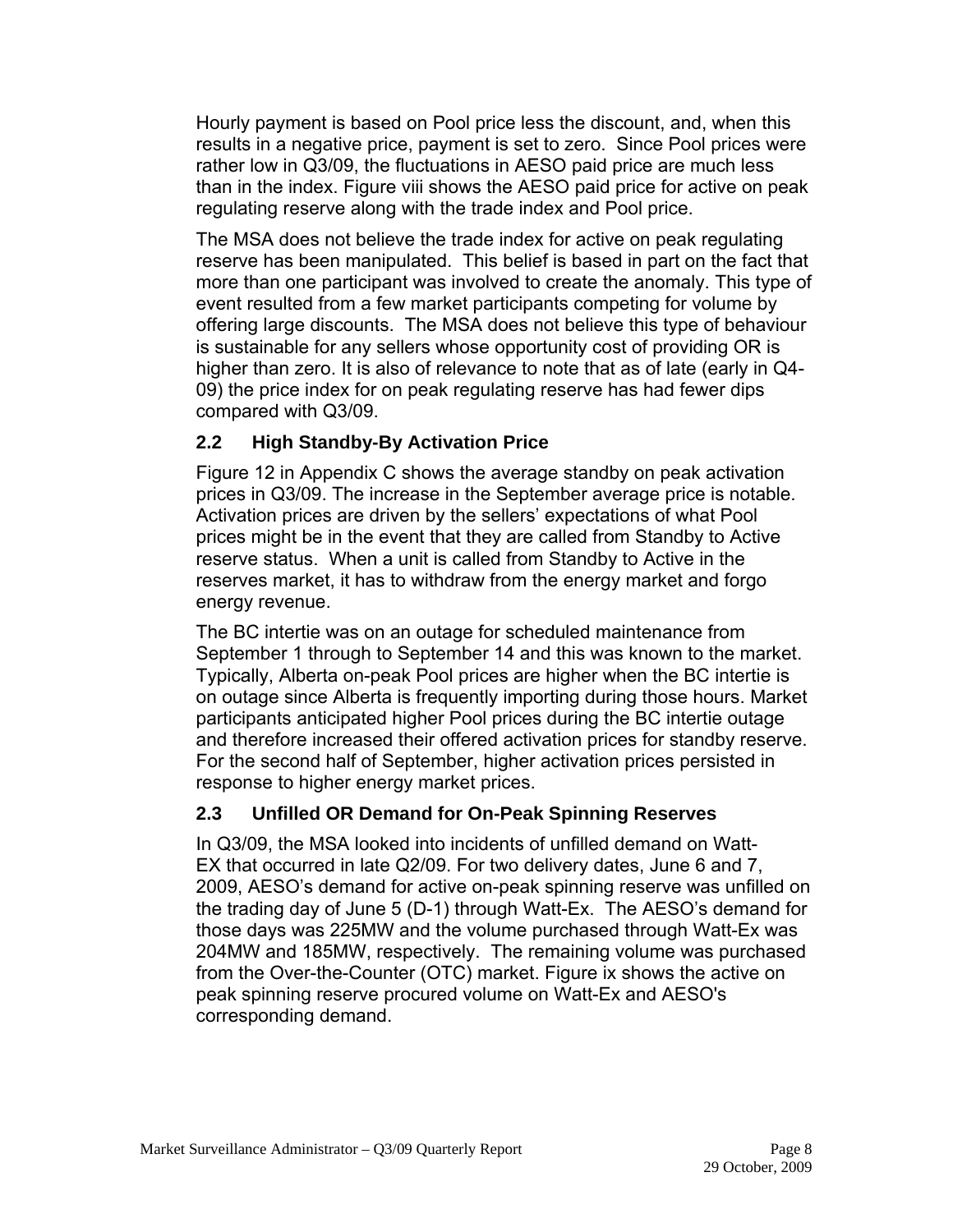

<span id="page-12-0"></span>**Figure ix : Active On Peak Spinning Reserve Demand and Procured Volume via Watt-Ex** 

In procuring operating reserve volume, the AESO accepts offers up to the point that demand is filled or until no offers remain at, or below the AESO bid price. The AESO bid price essentially acts as a price cap. In response to unfilled bids, the AESO increased its bid price for active on peak spinning reserve on subsequent days. The AESO has not been faced with unfilled demand on Watt-Ex since the event.

In regards to AESO's proposed operating reserve redesign, all reserve products will be procured through Watt-Ex. Market participants will no longer have two platforms to sell operating reserves, and the AESO will not have to post a bid price.<sup>[5](#page-12-1)</sup>

The AESO also had to turn to OTC to procure volume for active on peak spinning reserve for delivery on June 8. This unfilled bid volume is apparent in Figure ix. The 13 MWh shortfall was caused by a market participant having to cancel its offer after the market had closed. This event did not have any relation to the previous two delivery days, but was rather a trading error. The MSA does not believe this event has cause for concern, unless such events become recurrent.

<span id="page-12-1"></span> 5 AESO Consultation Summary: Operating Reserve Market Redesign Concepts – for Discussion, July 30, 2008.

[http://www.aeso.ca/downloads/AESO\\_Consultation\\_Summary\\_OR\\_Market\\_Redesign.pdf](http://www.aeso.ca/downloads/AESO_Consultation_Summary_OR_Market_Redesign.pdf)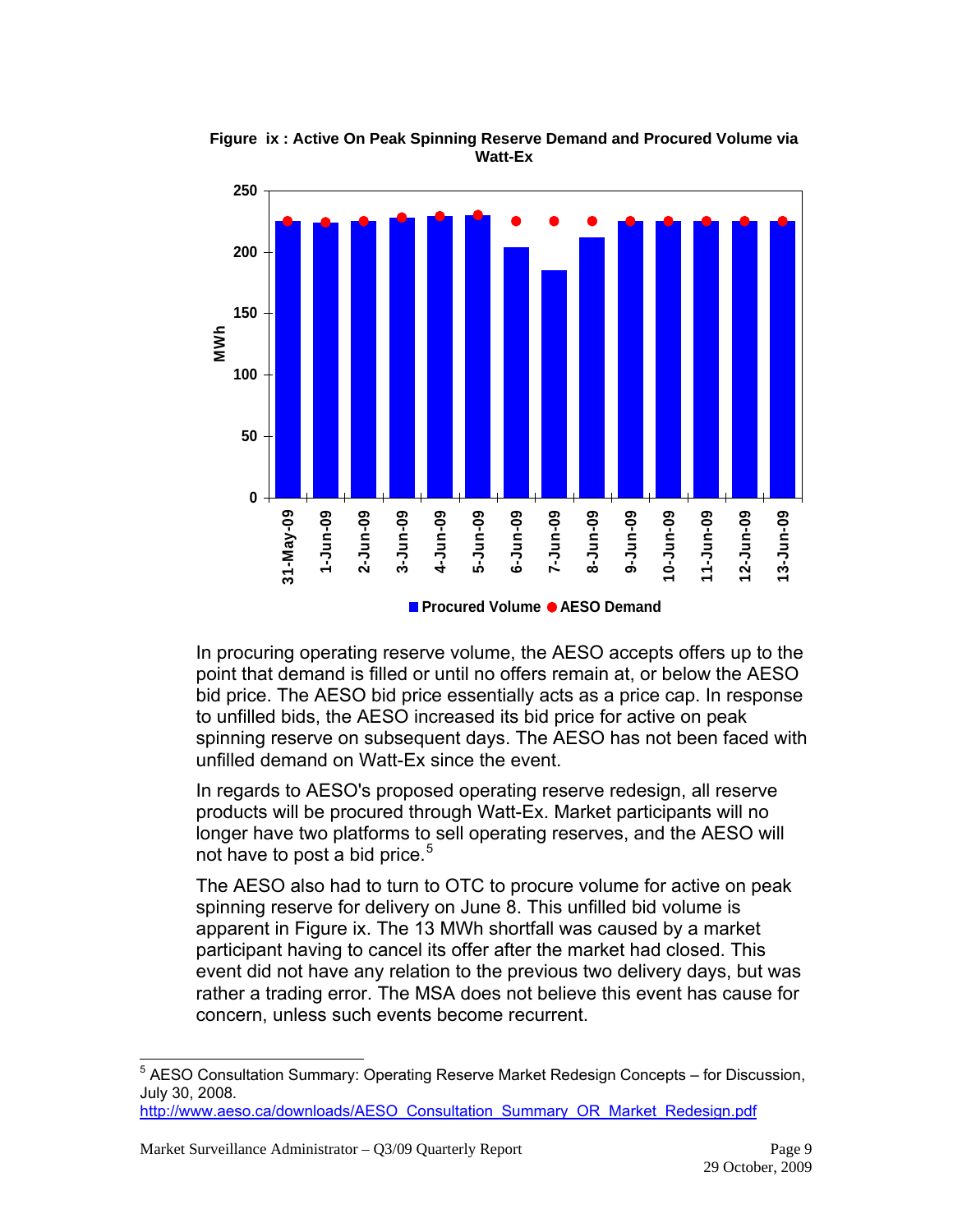## <span id="page-13-0"></span>**3 QUICK HITS METRICS**

The "Quick Hits" set of ISO market rule changes was implemented in December 2007 and is the most significant change to market design for many years. Accordingly, the MSA maintains a keen interest in monitoring the effects of these important rules changes.

The AESO posted a Quick Hits review paper on July 3, 2009, in relation to the implementation of Quick Hits in December of 2007.<sup>[6](#page-13-1)</sup> The review was essentially an evaluation of the market after six months of operating under the new Quick Hits rules. Amongst the areas under review was the category of merit order stabilizers, which consisted of various new ISO rules aimed at creating stability in the energy market merit order. Merit order stabilizers were intended to create a limitation on restatements and ultimately, a decrease in the volatility of dispatch was anticipated.

In its six month review paper, the AESO included an analysis of System Marginal Price (SMP). The AESO concluded a decrease in the average number of SMPs per hour, under the new Quick Hits rules. This is an intended outcome of Quick Hits, as fewer SMP changes denote a less volatile dispatch hour. Figure x shows the average number of SMPs per hour up until September 2009. This confirms the decrease in the average number of SMPs, since the implementation of Quick Hits.<sup>[7](#page-13-2)</sup>





Dispatch Down Service (DDS) was a market design change in the Quick Hits rules package. DDS is used to correct the Alberta real-time price for

l <sup>6</sup> [http://www.aeso.ca/downloads/Quick\\_Hits\\_Review\\_Paper.pdf](http://www.aeso.ca/downloads/Quick_Hits_Review_Paper.pdf)

<span id="page-13-2"></span><span id="page-13-1"></span> $7$  Pre Quick Hits the average number of SMPs per hour was 3.7. Post Quick Hits the average number of SMPs per hour was 3.4.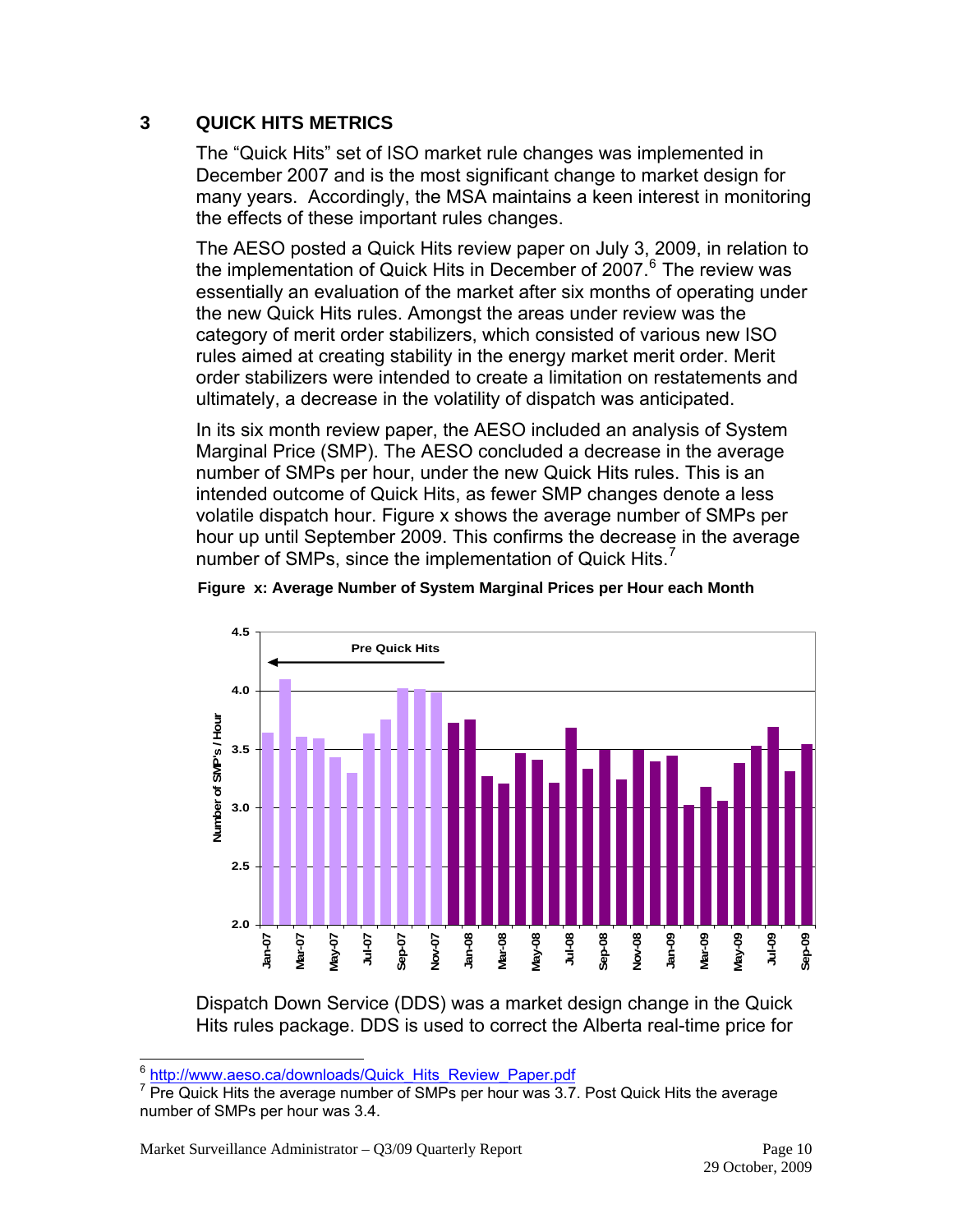<span id="page-14-0"></span>the effects of Transmission Must Run (TMR). This price correction ceases when price goes above the reference price. The MSA has previously mentioned the "price stickiness" close to reference price. Pool price tends to settle close to reference price as many offers are generally tucked slightly below reference price, creating a "shelf" in the energy market merit order. This is combined with the "imaginary" shelf at the reference price of size equal to the volume of MW providing DDS. With this in mind, it can be hypothesized that the decrease in the average number of SMPs per hour might be caused by this "price stickiness". Figure xi is the percentage of hours in which SMP was within a dollar of the reference price for some portion of the hour. The difference is notable, as SMP settled close to reference price more frequently since Quick Hits were implemented. Note the reference price for 2007 was implied using the same methodology used to calculate the current reference price. $8$ 





Noting the matter of "price stickiness", the MSA analyzed the average number of SMPs per hour and eliminated the hours in which SMP was within a dollar of reference price. In doing so, the hours that were influenced by reference price would be removed and we would be able to see whether the decrease in the average number of SMPs per hour after Quick Hits could be attributed to the introduction of reference price. Figure xii shows the average number of SMPs per hour and also the average number of SMPs per hour with the reference price range hours excluded.

<span id="page-14-1"></span> 8 Please refer to ISO Rule 3.10 Reference Price for further detail.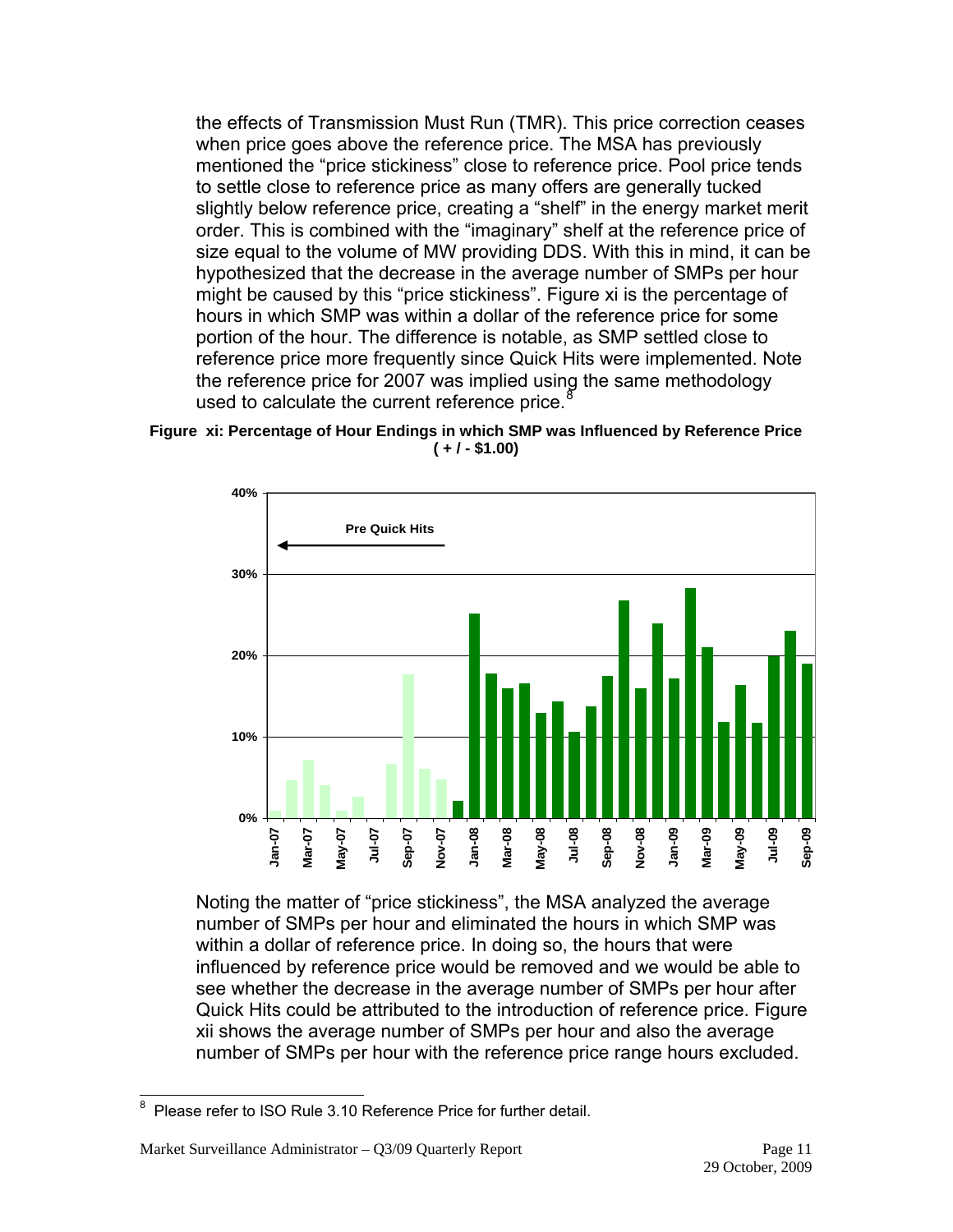

#### <span id="page-15-0"></span>**Figure xii: Average Number of System Marginal Prices per Hour in all Hours and with Reference Price Range Hours Removed**

Figure xii implies that the reference price did not have a dramatic effect on the average number of SMPs per hour. When the reference price range hours are removed from the analysis, a slight decrease is noted in the average number of SMPs per hour both before and after the advent of Quick Hits.

This SMP analysis confirms that the average number of SMPs per hour has decreased since the implementation of Quick Hits. It also shows that price stickiness near the reference price was not the source of the reduction.

## **4 REVISED INTERTIE METRICS**

A regular feature of the MSA quarterly reports has been an appendix on intertie performance and utilization with standardized figures and a table. This quarter, the MSA has undertaken to revise the standardized figures, to enhance the effectiveness and appearance of the appendix going forward. Should you have any comments, please feel free to call Mike Nozdryn-Plotnicki at 403-705-8503 or email him at [mike.nozdryn](mailto:mike.nozdryn-plotnicki@albertamsa.ca)[plotnicki@albertamsa.ca](mailto:mike.nozdryn-plotnicki@albertamsa.ca) .

## **4.1 Intertie Utilization**

The intertie utilization figure (Figure xiii) has been revised slightly to present the imports and exports on a net basis, relative to Available Transfer Capacity (ATC). Accordingly there is now one curve for each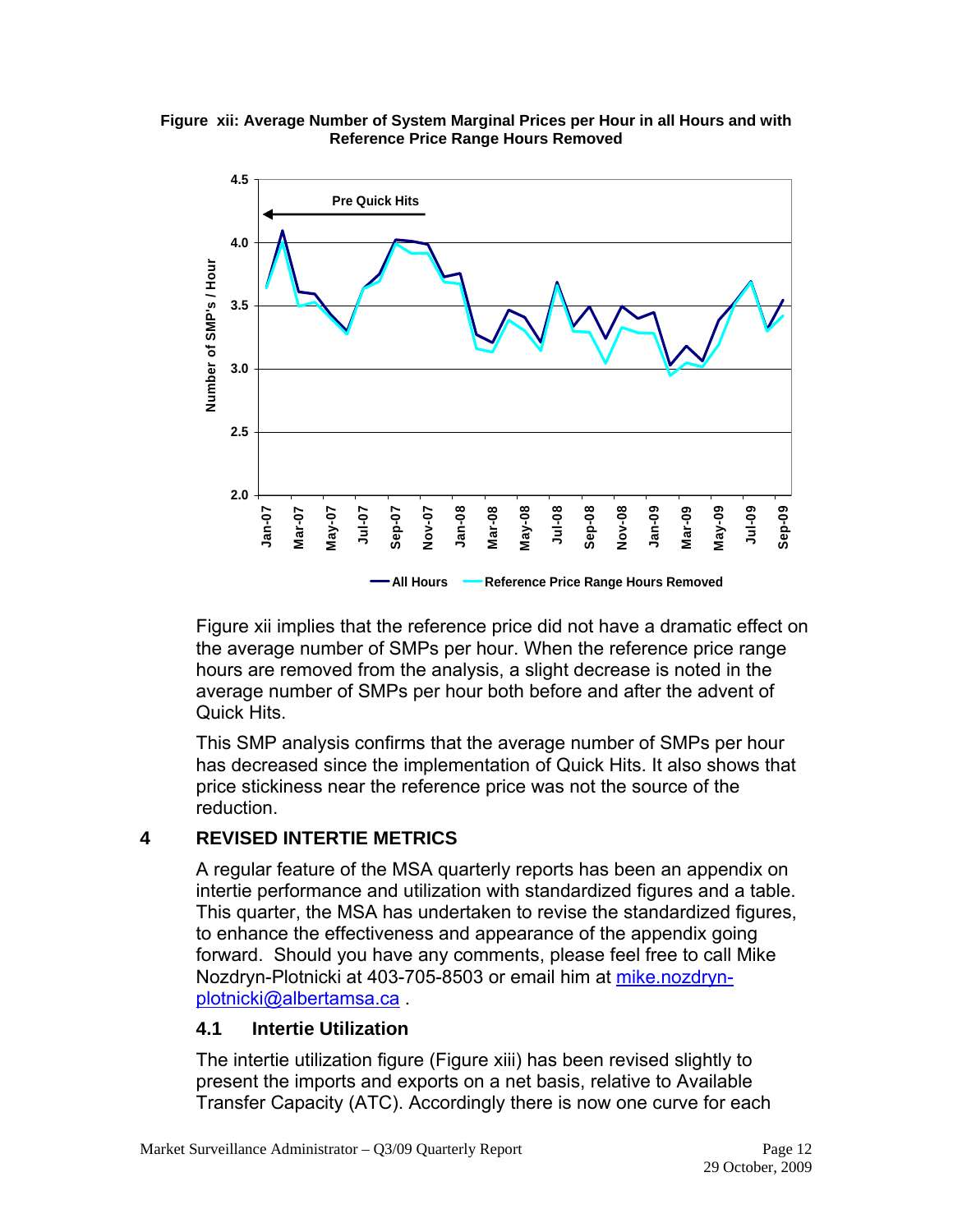<span id="page-16-0"></span>intertie, with Net Import Utilization below the horizontal axis, and Net Export Utilization above. Note that the curves should not be interpreted as showing the relative magnitude of scheduled imports or exports between the SK and BC interties, nor the relative magnitude between import and exports. The Utilization curves account for energy and, in the case of BC, reserves that are supplied over the interties.

From the left of the figure, net exports flowed across the BC intertie approximately 28% of the hours in Q3/09, and were very rarely at 100% of Export ATC. Approximately 14% of the time, there was no net flow on the BC intertie, as evidenced by the flat portion of the curve along the horizontal axis. Finally, net imports flowed in the remaining 58% of Q3/09, and approximately 10% of those imports were at or near BC Import ATC.

The salient features of the SK curve are that net exports flowed in very few hours in Q3/09, while imports flowed at or near capacity in about 22% of the hours. There was no net flow in 7% of the hours.



#### **Figure xiii**: **Intertie Utilization**

#### **4.2 Average Prices in Other Markets**

Figures xiv and xv show the monthly average on-peak and off-peak prices in Alberta and neighbouring markets, Mid-C and Minnesota Hub (Minn Hub) in MISO. All prices in the figure are in \$CDN, and currency conversions are based on a daily exchange rate. The data presented is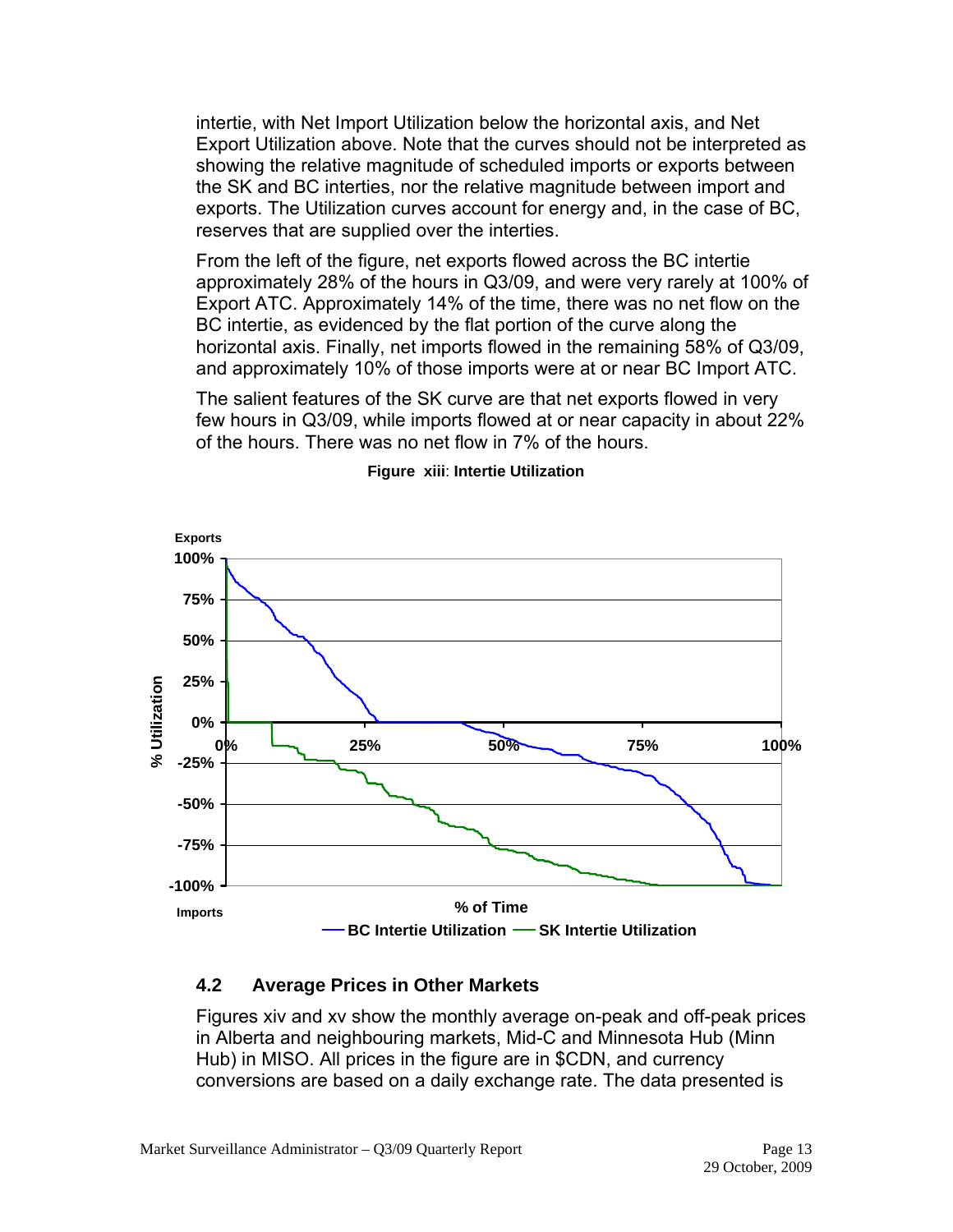<span id="page-17-0"></span>unchanged from previous Quarterly Reports but the style has been updated from a vertical bar graph to a line graph.



**Figure xiv: On-Peak Pool Prices Relative to Neighbouring Markets** 

**Figure xv: Off-Peak Pool Prices Relative to Neighbouring Markets** 



Monthly Average On-Peak Pool price has been consistently above Mid-C and Minn Hub throughout 2009, although the spread has diminished since the second half of 2008. However, September has brought about the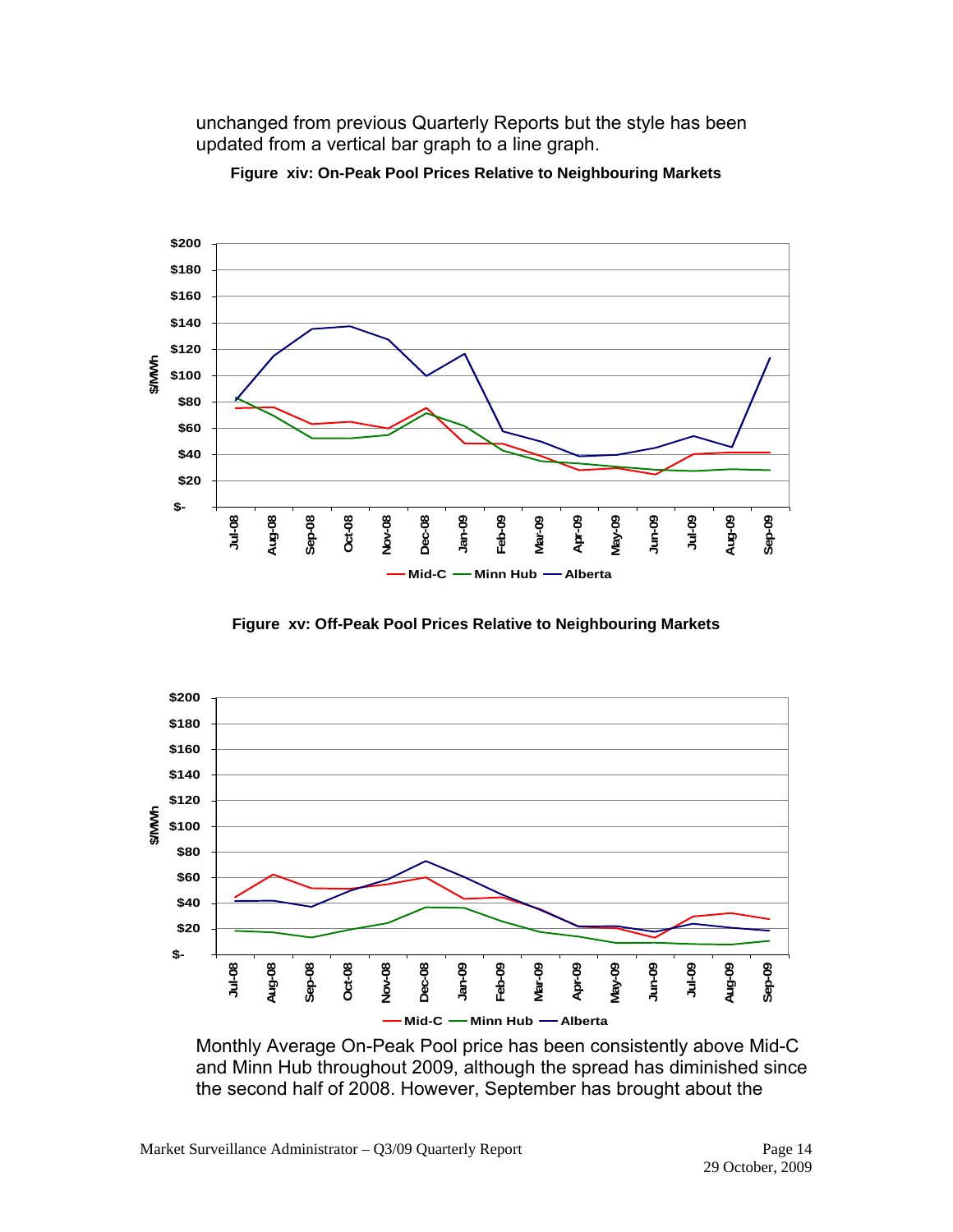<span id="page-18-0"></span>return of high on-peak prices relative to neighbouring markets. The fact that our on-peak Pool prices are persistently higher than those in neighbouring markets is troublesome. It stems from a combination of two factors:

- Intertie usable capacity is low; and,
- Seams Issues (including our [T-2] gate closure and the inability of interties to price into the market).

The AESO is attempting to address some of these issues which have been quite long standing.

Off-Peak prices have spent much of 2009 at or near Mid-C price levels, but still above Minn Hub. In Q3/09, monthly average off-peak pool prices dipped below Mid-C, repeating a trend observed in the Q3/08.

## **4.3 Price Differentials and Net Intertie Flows**

Figures xvi and xvii are new to the MSA's quarterly reports, although a similar analysis was presented in the MSA's Q1/05 report.<sup>[9](#page-18-1)</sup>

Figure xvi presents a scatter plot of hourly net import/export volumes over the BC intertie and the estimated corresponding price differential.

Net imports and net exports are plotted along the horizontal axis, while the estimated price differential is plotted vertically. The price differential is calculated based on the Dow Jones Mid-C hourly index, Pool price, and an estimate of transmission losses and tariff charges. The scatter plot is color coded by month, and the inset chart magnifies the vertical axis, to  $\pm$ \$50 price differential over the full range of net export or net import volumes. Each point in the scatter plot represents an hourly amount of scheduled net import or export together with its associated estimated profitability. Since the profitability component is based on the use of indices rather than actual transaction data the analysis is approximate but useful for identifying trends.

The expectation is that price differential/quantity pairs will generally be found in the upper right and lower left quadrants, indicating imports and exports flowing to the higher priced market. There is a prominent cluster of points around the horizontal axis, which the inset shows is largely limited to the  $\pm$  \$25 band.

The quadrants potentially more concerning are the upper left and lower right quadrants where imports and exports appear to be uneconomic, albeit by a relatively narrow margin. There are several possible reasons for such a high number observations in the uneconomic quadrants:

• The estimated price differential may not reflect the actual commercial price of the transaction. The price paid by an importer (or received by an exporter) may beat the index used to estimate

<span id="page-18-1"></span> $\overline{a}$ 9 [http://www.albertamsa.ca/files/Q1\\_05\\_Report.pdf](https://www.albertamsa.ca/assets/Documents/Quarterly-Report-for-Q1-2005.pdf)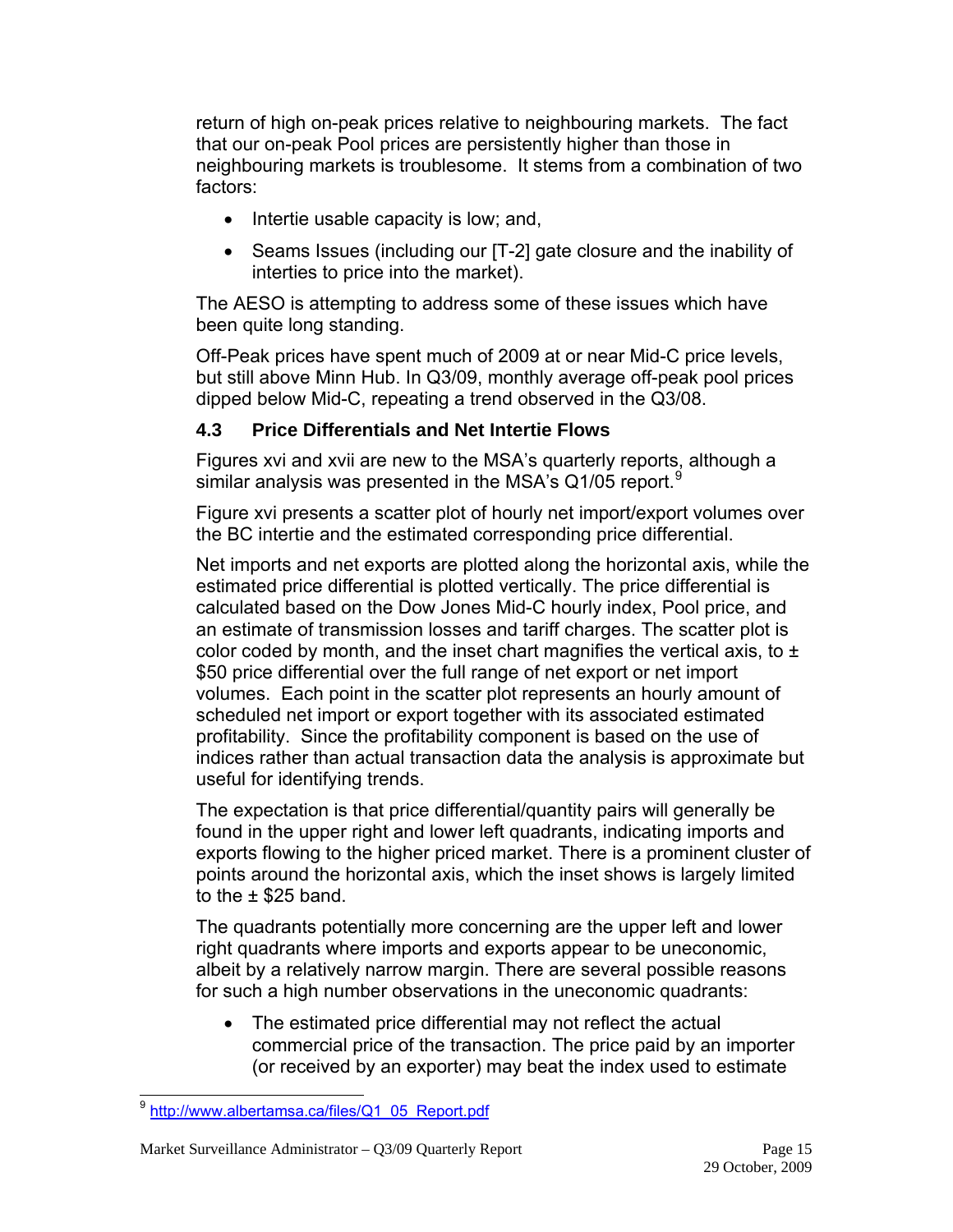the price differential, and appear uneconomic, when in fact it was profitable;

<span id="page-19-0"></span>

**Figure xvi: BC Intertie Price Differentials** 



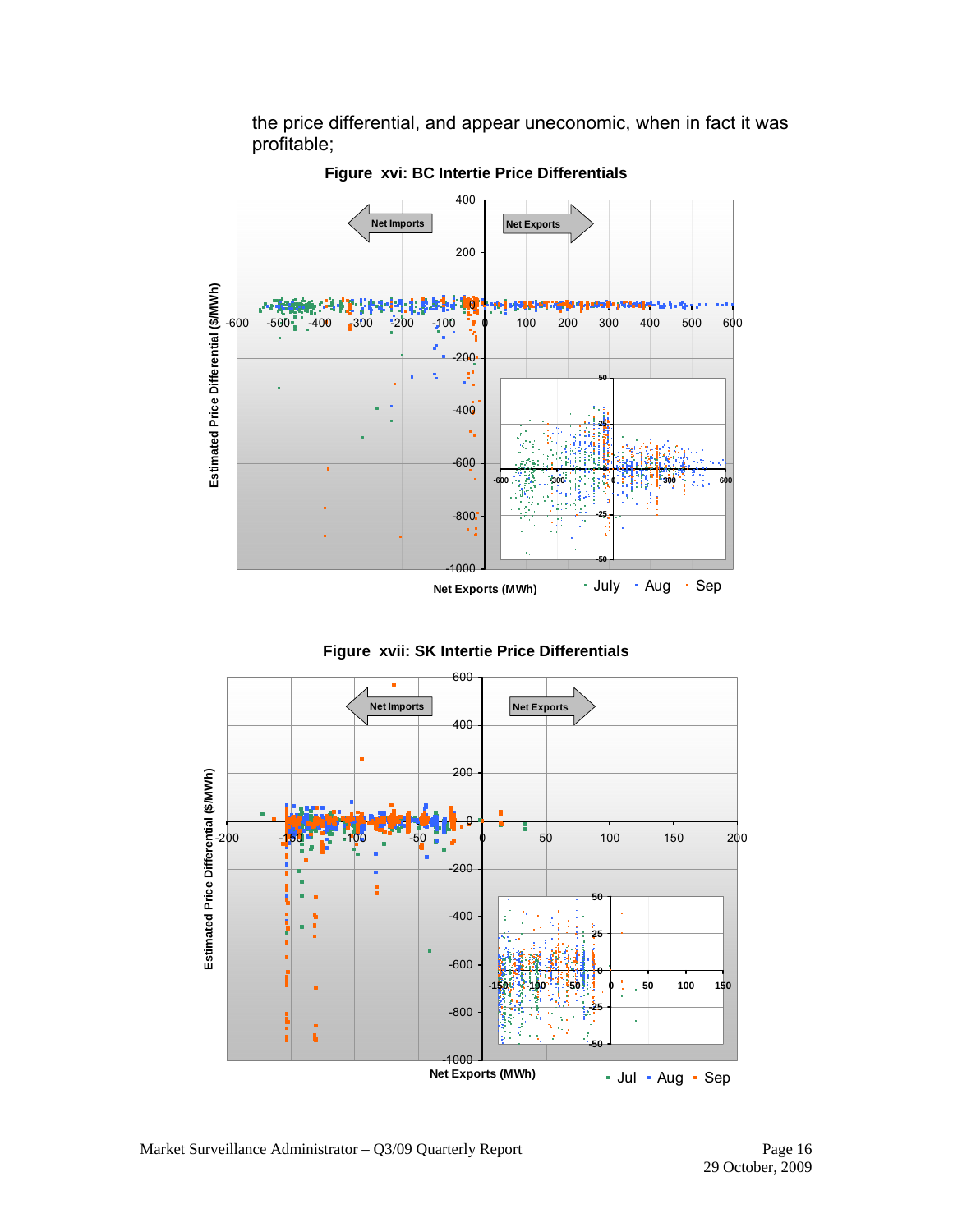- <span id="page-20-0"></span>• If market conditions change between the time imports or exports are scheduled at T-2, and the time of delivery, the import or export may become uneconomic, but nevertheless must be delivered; and
- Economic import or export opportunities may become oversubscribed, if too many participants attempt to capitalize on the opportunity. This can drive pool price to an uneconomic level, where all the importers/exporters take a loss. The value to the market of the AESO finding some way for import and export transactions to price in is significant. The lack continues to be a source of inefficiency in the market.

The MSA has observed small volume imports over extended periods that, in most hours result in a loss, but given the volatility of the Alberta market, make up for those losses in the occasional hours when pool price spikes. These issues persist in part because of the T-2 lockdown requirement, and the inability of imports/exports to price into the market.

Figure xvi also shows that there were a significant number of hours when imports were extremely profitable. The cluster of points in September near the vertical axis is the result of tie line constraint limiting the volume of imports during what were high priced hours in Alberta.

Figure xvii presents the same data for the SK intertie. The price differential in this case is based on the hourly SPC hub price in MISO, as well as estimates for losses and tariff charges.

Activity on the SK intertie results in a similar cluster of points along the horizontal axis, though the cluster is clearly concentrated on the net import side. The inset shows that most of the price quantity pairs in uneconomic quadrants are within the  $\pm$  \$25 band, though excursions outside that band are more frequent than with the BC intertie. Reasons for this are similar to the BC intertie case, noting also that MISO prices are typically more volatile than Mid-C which can increase the uncertainty of the price realized at delivery, relative to when it has to be scheduled.

A good example of this is seen in the highest outlier in the upper left quadrant, plotted at (-70 MW, \$570). This can be interpreted as an imputed loss of \$570/MWh for the scheduled 70MWh of import to Alberta. In this hour prices MISO jumped from \$50/MWh to \$600/MWh and back down again the following hour. A similar event drove the second highest outlier in that quadrant as well. MISO real-time prices, like Alberta's Pool price, are not set until after the hour. This contrasts with Mid-C where hourly prices are agreed ahead of time between the buyer and seller.

## **4.4 Intertie Market Share**

Figure xviii shows the intertie market shares for the BC and SK interties, as well as the combined import market share, and export market share. Above each bar chart is the total volume of imports or exports over each intertie in Q3/09. In some hours, a participant may have been importing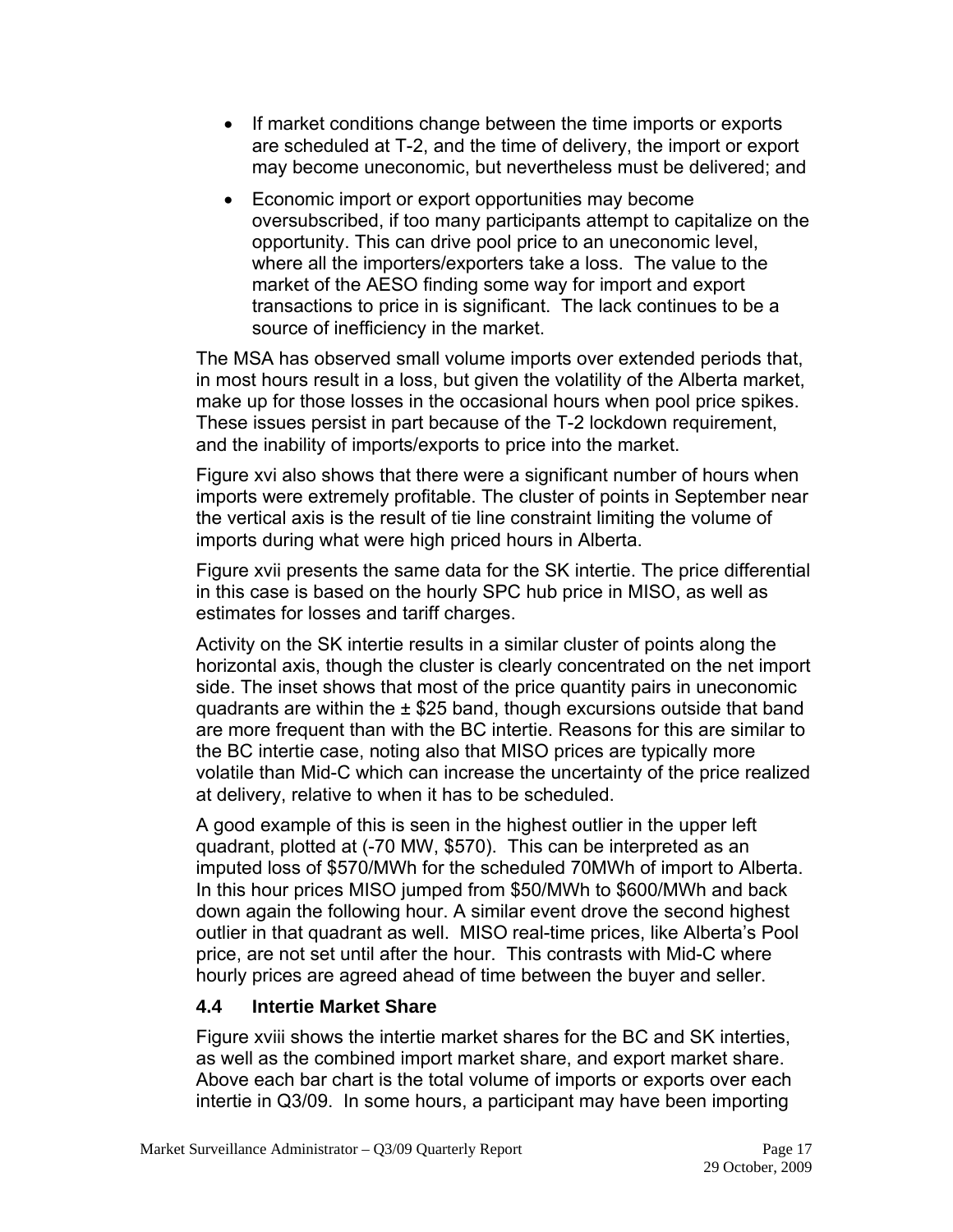<span id="page-21-0"></span>on one intertie and exporting on the other (a wheel-through) or even counter flowing on the same intertie. We have taken all these as separate transactions for the purposes of this analysis. To date these occurrences are not very frequent, but should that change in the future, we may have to change the way we treat the data.



**Figure xviii: Intertie Market Shares (MWh)**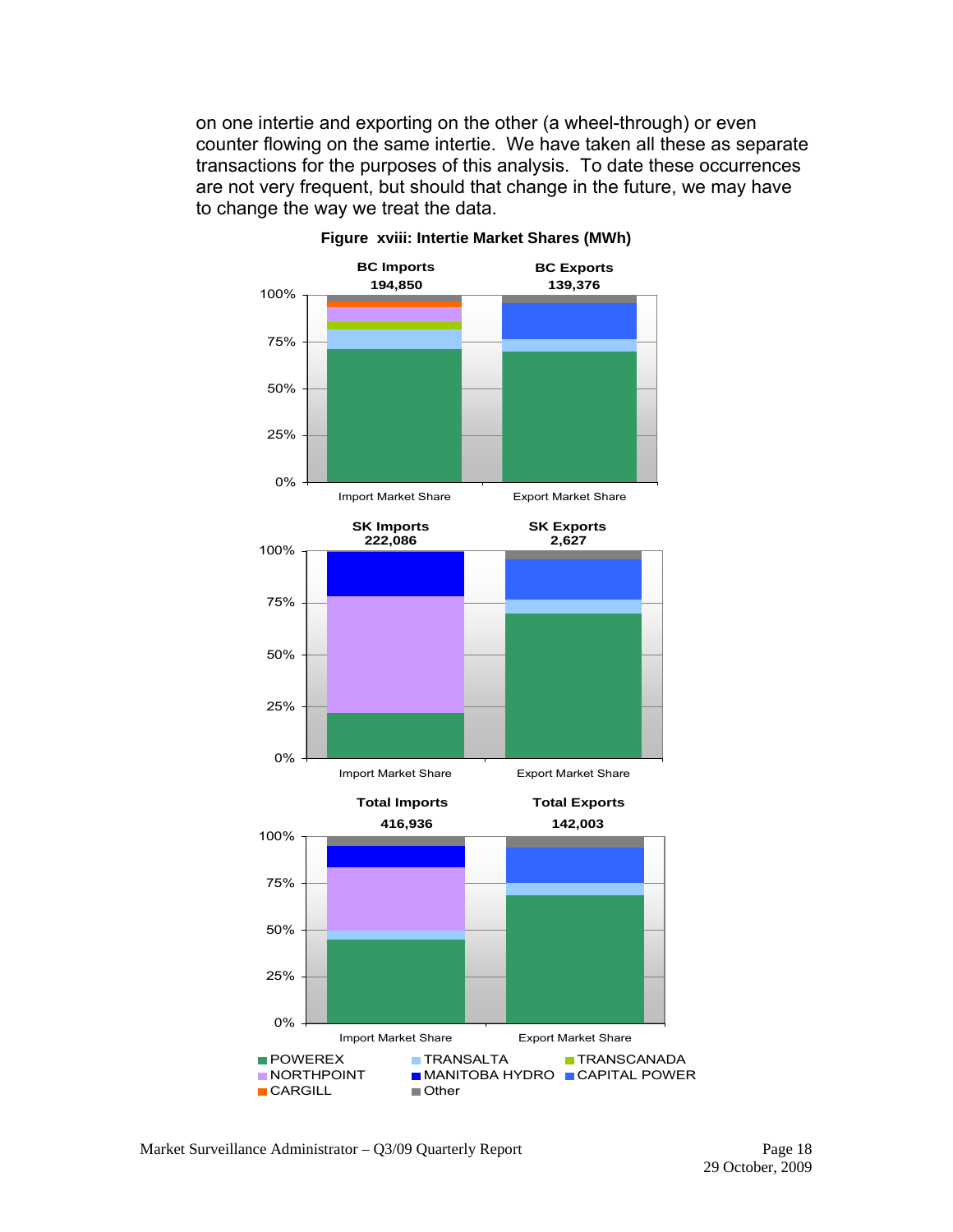<span id="page-22-0"></span>The market shares have also been colour coded by participant and participant names are provided in the legend below. While the MSA has not previously identified market shares by participant name, this information is available from the AESO website, under Market and System Reporting  $\rightarrow$  Historical Reports  $\rightarrow$  Metered Volumes, which includes participant asset IDs which can be cross referenced with the AESO's asset list.<sup>[10](#page-22-1)</sup>

For ease of interpretation, market shares under 3% of the total have been rolled up into the catch all category of "Other". It is notable that the participants included in each of the "Other" categories may vary in number and composition.

The BC intertie share figures indicate that importing across the BC intertie is undertaken by a larger number of participants than the SK intertie. Also, note that imports across the SK intertie exceeded imports across the BC intertie by 13% in Q3/09. Despite the small capacity of the SK intertie, imports have tended to be more consistent through all hours, as opposed to the more variable imports across the BC intertie.

## **5 ISO RULES COMPLIANCE UPDATE**

## **5.1 Q3/09 Overview**

Table i provides an update of the MSA's ISO rules compliance activities as of the end of Q3/09. From the beginning of 2009, 34 notices of specified penalty have been issued. In 22 other instances the MSA chose to forbear and 25 matters that have come to the attention of the MSA remained under review (compared to 16, 11 and 23 at the end of Q2/09). All 18 notices of specified penalty issued during Q3 will be posted to the MSA's website by early November.

|                  |                     | <b>Notice of</b>                   |                    |
|------------------|---------------------|------------------------------------|--------------------|
| <b>ISO Rule</b>  | <b>Under review</b> | <b>Specified</b><br><b>Penalty</b> | <b>Forbearance</b> |
| 3.5.3            |                     | 6                                  | 3                  |
| 3.5.5            | 5                   |                                    |                    |
| 6.2.3            |                     |                                    |                    |
| 6.3.3            | 9                   | 11                                 | 2                  |
| 6.4.3            |                     |                                    |                    |
| 6.5.3            | 3                   |                                    | 3                  |
| 6.6              | 6                   | 16                                 | 8                  |
| 9.1.5            |                     |                                    |                    |
| 9.2              |                     |                                    |                    |
| <b>OPP 003.2</b> |                     |                                    | 3                  |
| <b>OPP102</b>    |                     |                                    |                    |
| <b>Total</b>     | 25                  | 34                                 | $\overline{22}$    |

| Table i: Compliance Files (as of the End Q3/09) |  |
|-------------------------------------------------|--|
|-------------------------------------------------|--|

<span id="page-22-1"></span> $\overline{a}$ 10 http://www.aeso.ca/market/8631.html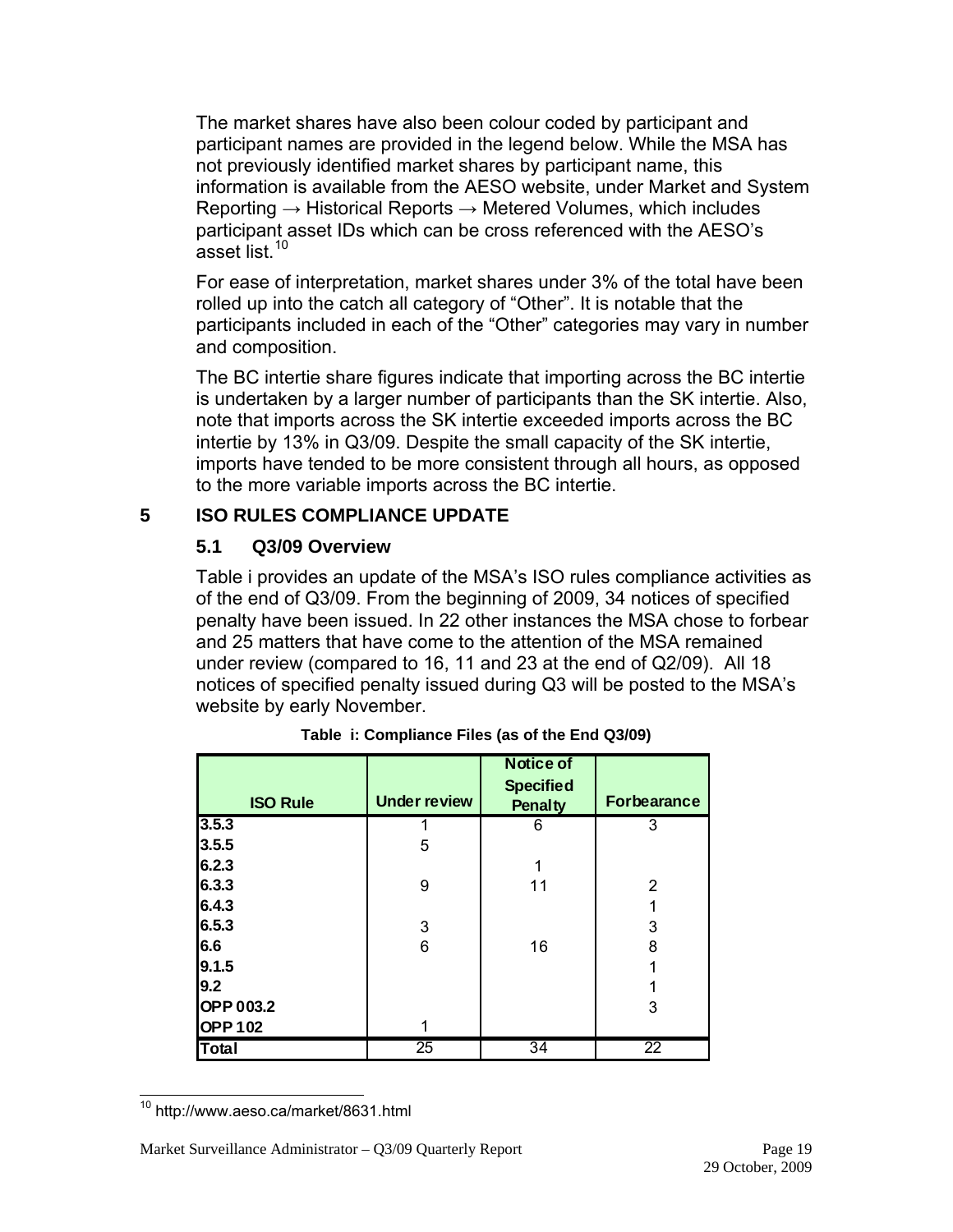<span id="page-23-0"></span>At the end of Q3/09, four of the matters under review were being considered for handling through either section 44 or section 51 of the AUC Act, rather than as a specified penalty under section 52 of that Act. The reasons for this include, as applicable, that the specific ISO rule involved may not be within the scope of the existing AUC Rule 019 or that a market participant had multiple contraventions of a single ISO rule.

## **5.2 Emerging Non-compliance Trends**

# **ISO Rule 3.5.3**

The MSA has seen a number of referrals related to ISO rule 3.5.3. Some of the contraventions of this rule appear to be related to the lack of coordination of a participant's offers when providing operating reserves or dispatch down service in addition to energy. Some market participants have suggested that compliance would be enhanced if the AESO's Energy Trading System (ETS) had additional functionality to assist them in coordinating offers. The MSA is supportive of such suggestions in that they may enhance participation and competition. Ultimately the addition of new IT systems and functionality is limited by stakeholders' willingness to pay for them (via higher trading charges). The MSA is also of the view that market participants do have options to develop their own systems, policies or procedures to assist in the coordination of offers and, in consequence, compliance with ISO rules.

## **ISO Rule 6.6**

Q4/09 will involve some challenges around the newly approved ISO Rule 6.6. Initially, these will involve monitoring, particularly around ramping and ramp rates. The MSA anticipates it will take longer to consider the new facets of the rule. Market participants who believe they have mitigating or exceptional circumstances can assist the AESO's information request process and any further enquiries conducted by the MSA by referring to particular sections of the rule. Previous experience with monitoring and enforcement of the old rule 6.6 would suggest most contraventions will fall under ISO rule 6.6.3: Ramping Compliance. Fewer contraventions are expected under steady state conditions (ISO rule  $6.6.2$ ).<sup>[11](#page-23-1)</sup>

## **6 QUESTION AROUND THE INTERPRETATION OF THE FAIR EFFICIENT OPEN COMPETITION REGULATION**

The MSA has received a number of questions relating to various sections of the fair, efficient and open competition regulation. The MSA is open to receiving questions informally (in person) or more formally (via letter). Where requests are made more formally the MSA will endeavour to share the question and responses with all market participants, either in a section of its Quarterly Report or if there are a large number of questions through a Frequently Asked Questions (FAQ) posted on the MSA's website. In

<span id="page-23-1"></span> $\overline{a}$  $11$  A steady state contravention can only occur once an asset has reached generating asset steady state.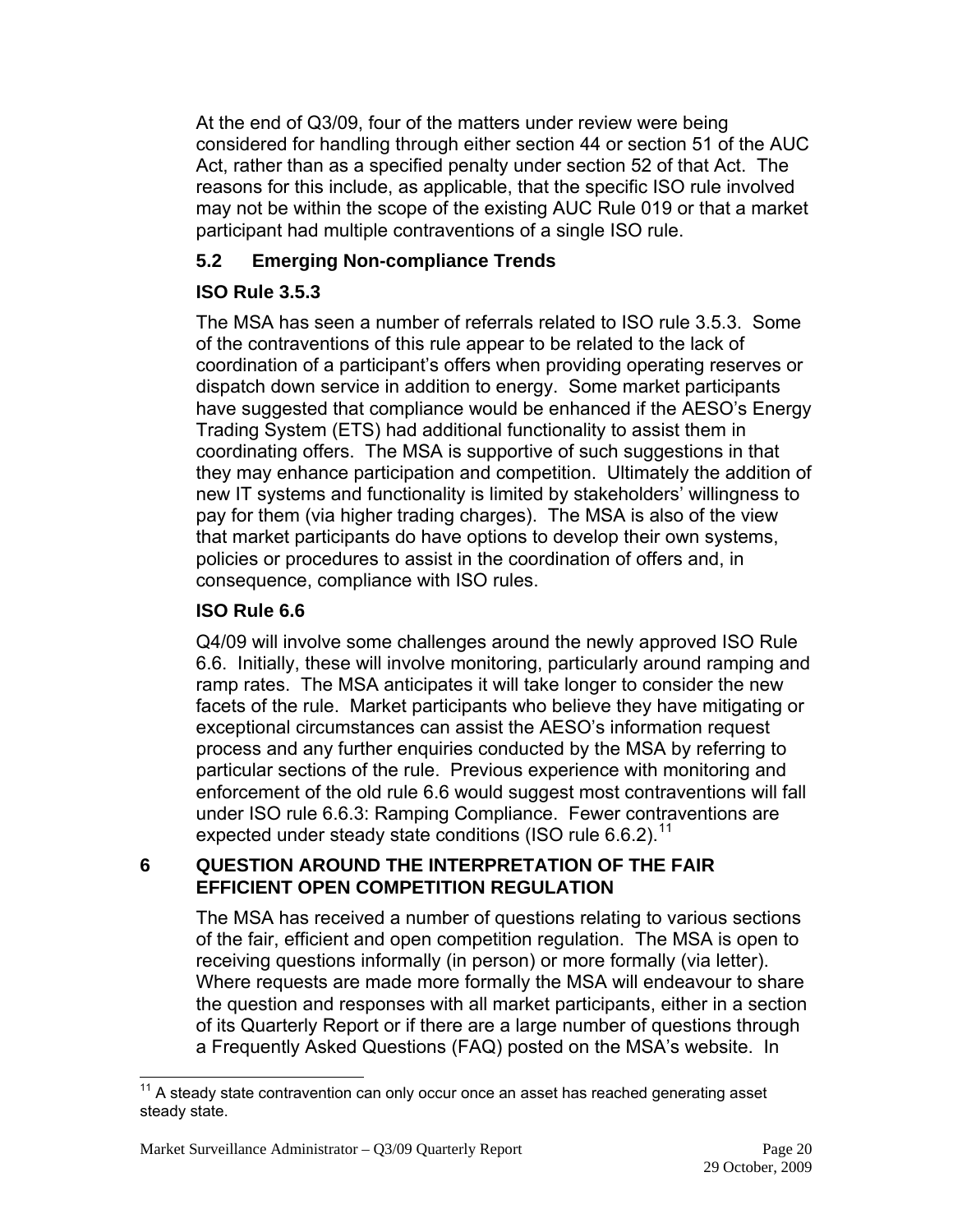some cases the MSA may consider whether the question would benefit from further consideration through a stakeholder consultation process (possibly leading to an MSA guideline). Comments and further questions should be addressed to either Mike Nozdryn-Plotnicki ([mike.nozdryn](mailto:mike.nozdryn-plotnicki@albertamsa.ca)[plotnicki@albertamsa.ca\)](mailto:mike.nozdryn-plotnicki@albertamsa.ca) or Matt Ayres ([matt.ayres@albertamsa.ca](mailto:matt.ayres@albertamsa.ca)).

#### **1. Section 2 of the FEOC Regulation prohibits the provision of misleading records to market participants. Does the MSA recognize the use of "Puffery" (statements for which neither party should have a reasonable expectation that the statements are an accurate representation of a state of affairs) in informal daily conversation as an acceptable business practice in commodity trading?**

The MSA understands that trading often involves an amount of banter not necessarily related to the transaction at hand, or which occurs during a negotiation phase as part of the jockeying between the parties. Such banter could include statements which neither party reasonably believes are true. While the statements may form part of the banter between the parties there is no reasonable expectation that they should be relied upon by the party receiving the statement.

It is the MSA's view that trading staff should exercise a duty of care, if the other counterparty could reasonably believe the statements made were true and intended to be relied upon, those statements could be misleading.

The MSA also notes that on occasion it has requested and reviewed voice records related to trades. Market participants should be aware of this and statements that indicate potential anti-competitive conduct or that appear to the MSA to be misleading to others are likely to result in investigation.

**2. Could the MSA provide more clarity around what types of transactions would be considered offsetting or wash trades, as described in Section 2(c) of the FEOC Regulation? For example there are a number of transactions that might be considered offsetting but have legitimate business reasons and do not impact indices but may create the illusion of liquidity such as providing credit sleeves to reduce credit exposure or executing internal transfers to manage exposures.** 

Section 2(c) is quite specific that an offsetting (or wash trade) is only prohibited if when completed it results in (i) no material financial risk, and (ii) no net change in beneficial ownership. In order to provide guidance around other transactions that may have legitimate business purposes the MSA would require more specific examples. The MSA does note that "trade" as defined in the regulation involves "2 or more market participants" and would not preclude a purely internal transfer.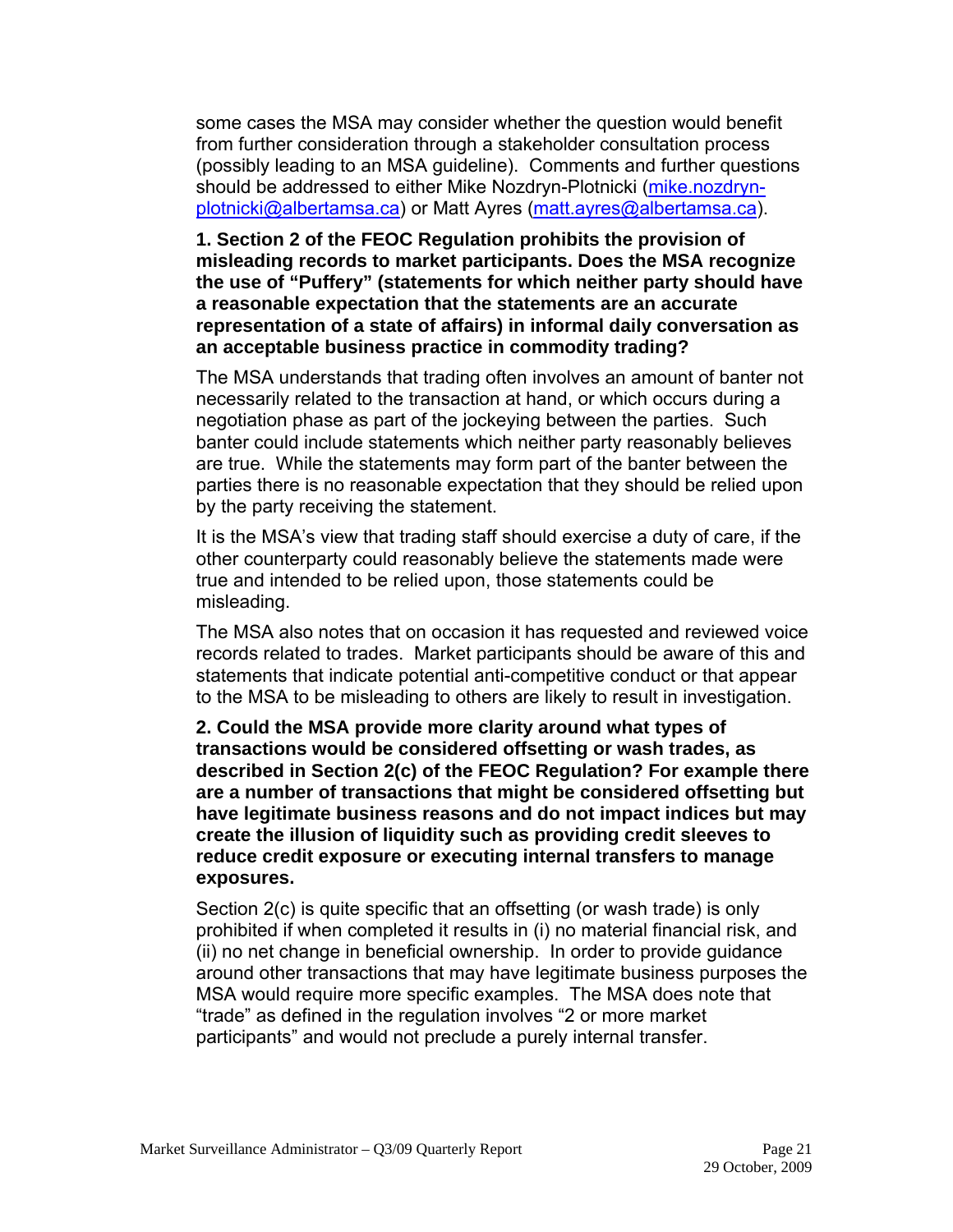#### **3. How does the MSA differentiate between price manipulation and price impact as it pertains to offer strategy?**

Price manipulation is, of course, part of subsection 2(j) of the Fair, Efficient and Open Competition (FEOC) Regulation. The MSA believes subsection 2(j) would benefit from further stakeholder discussion. The MSA is currently planning to begin this process with a 'Strawdog' Offer Behaviour Guideline and we will keep stakeholders informed of any change to this plan.

The MSA is on the record as noting that market participants may be deemed to intend a reasonably foreseeable outcome of their conduct. Through that lens, impact to pool price could be seen as the intended outcome in some circumstances. Again, we anticipate that this may form part of the stakeholder consultation contemplated above.

**4. With regard to third party market intelligence, such as industry publications, do market participants have an obligation to ensure the accuracy of this information? For example, if a third party reports incorrect facility outage information obtained from a source external to the facility owner/operator, is the facility owner/operator required to notify the market of the error?** 

Market participants should aspire to the highest ethical standards in dealing with others. Best practice is to develop policies setting clear expectations for the conduct of frontline staff – particularly those involved in trading activity.

In the MSA's view market participants have no obligation to ensure third party market intelligence publications contain accurate information. Market participants should at a minimum have policies that do not condone supplying information for the purpose of misleading others. Accordingly, where a participant is aware of the inaccuracy in the reporting offered by a third party it should avoid being seen to endorse that specific reporting.

#### **5. With respect to the reporting of outage information in the event that the AESO graphs fail to update due to the AESO experiencing an IT issue, what is the best practice for market participants to adopt?**

Issues with the AESO's outage information systems are infrequent and the MSA understands that the AESO continues to work on ensuring they have a high degree of reliability. The short term and monthly outage graphs (which show generation outages by fuel type) are the most complex and update the most frequently. Should problems with these graphs occur, the MSA would suggest participants follow the instructions contained in the AESO's FAQ [\(http://www.aeso.ca/downloads/TPG\\_FAQ\\_-\\_FINAL\\_11-](http://www.aeso.ca/downloads/TPG_FAQ_-_FINAL_11-Aug-2009_(3).pdf) Aug-2009 (3).pdf), i.e. contact the AESO if the graphs have not updated within 20 minutes.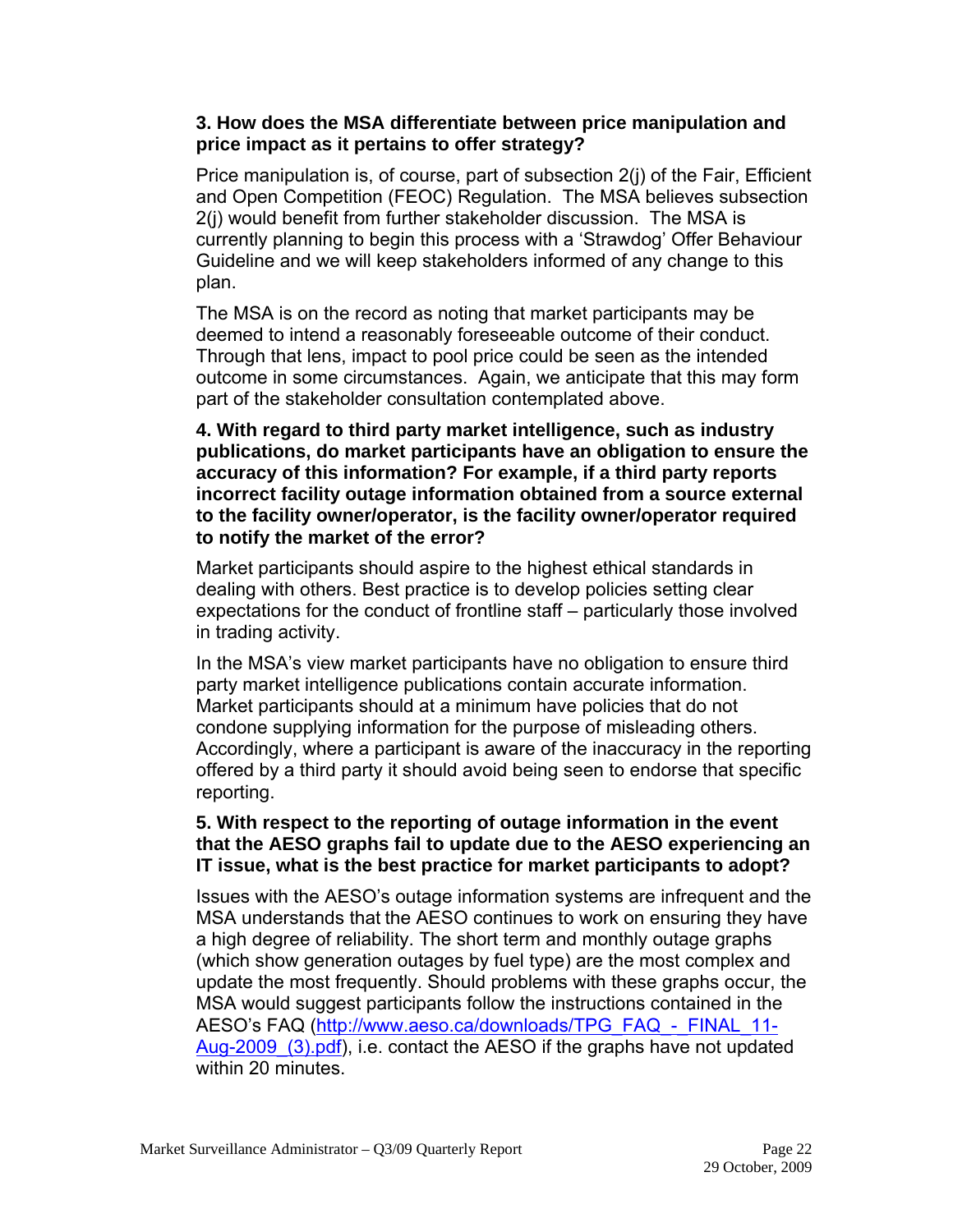## <span id="page-26-0"></span>**7 MSA ACTIVITIES**

#### **7.1 Stakeholder Consultation: Publication of Retail Market Statistics**

On June 11, 2009 the MSA commenced a stakeholder consultation regarding the publication of retail statistics. This consultation concluded on August 5 with the MSA adopting two changes related to providing additional information around the size of market segments and regional distributions. The MSA wishes to thank stakeholders for their participation in this consultation. For further details see [http://www.albertamsa.ca/981.html](https://www.albertamsa.ca/documents/).

## **7.2 Stakeholder Consultation: Market Share Offer Control Process**

Section 5 of the Fair, Efficient and Open Competition Regulation requires that the MSA, at least annually, publish certain metrics relating to market share offer control. The MSA commenced a stakeholder consultation regarding the process for collecting and publishing data and the related requirements for market participants. That consultation began with a "Strawdog" on July 13, 2009. Following stakeholder comment the MSA released a draft process on August 27, 2009. Further stakeholder comment was received prior to the finalization of the process document, posted to the MSA's website on September 25, 2009. The MSA appreciates stakeholders' participation in these matters.

| <b>Step</b> |                                                                  | Approximate<br>timing                                             | <b>Description</b>                                                                                                                                                                                                              |
|-------------|------------------------------------------------------------------|-------------------------------------------------------------------|---------------------------------------------------------------------------------------------------------------------------------------------------------------------------------------------------------------------------------|
|             | <b>Collection of</b><br>maximum capability<br>data from the AESO | <b>Prior to May</b>                                               | MSA requests AESO provide maximum capability<br>data of all units as per Section 5(1)(e) of the<br><b>Regulation</b>                                                                                                            |
|             | <b>MSA determines</b><br>annual reporting<br>threshold           | <b>Prior to May</b>                                               | MSA determines if annual reporting threshold. In<br>most years this is expected to be set at 5%.                                                                                                                                |
|             | <b>Publication of Notice</b>                                     | <b>Early May</b>                                                  | MSA publishes a notice on its website providing<br>the annual reporting threshold, MC values for<br>assets and date by which responses are required.<br>The notice also includes a pro-forma to assist<br>with data submission. |
|             | <b>Market Participants</b><br>submit data                        | May – at least two<br>weeks after<br>publication of the<br>notice | Market participants submit data on pro-forma. At<br>least four weeks is given to respond where the<br>annual reporting threshold is less than 5%.                                                                               |
|             | <b>Publishing of Report</b>                                      | June                                                              | MSA publishes report with a summary table and<br>more detailed appendices.                                                                                                                                                      |

|  |  |  |  | Table ii: Summary of Market Share Offer Control Process |
|--|--|--|--|---------------------------------------------------------|
|--|--|--|--|---------------------------------------------------------|

Based on the final process the MSA will commence the annual process by collecting information from the AESO and then publishing a notice to market participants in May. Table ii summarizes the five steps in the annual Market Share Offer Control Process. The process also includes a requirement for some participants to provide ongoing reporting of changes in offer control greater or equal to 100MW. For further details see [http://www.albertamsa.ca/1027.html](https://www.albertamsa.ca/documents/)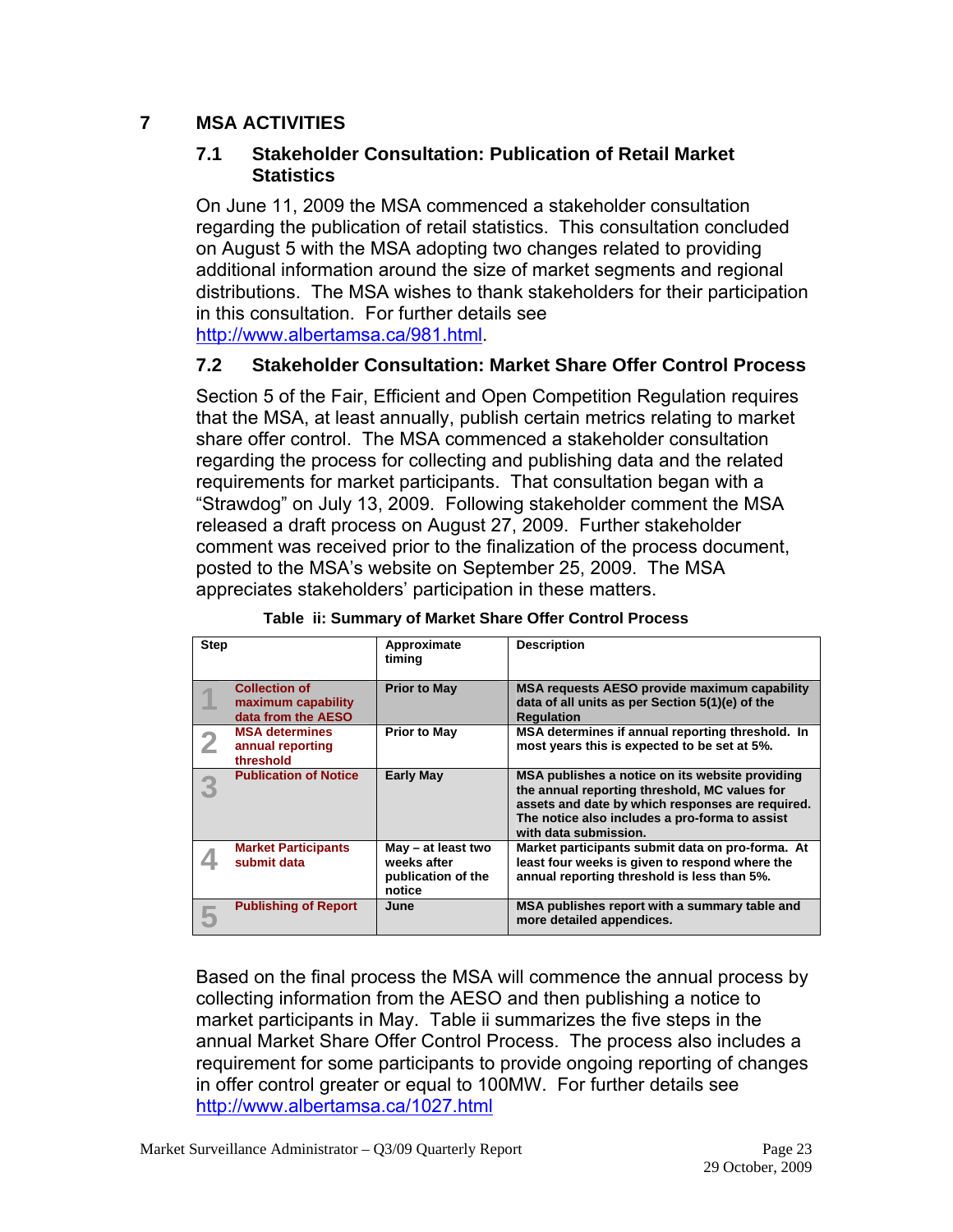## <span id="page-27-0"></span>**7.3 MSA Report: Operating Reserves Procurement - Understanding Market Outcomes**

On September 16, 2009 the MSA released a report on Operating Reserves Procurement. The report is not focused on a specific market event but has a broader objective in explaining some of the complexities and dynamics present in the market. The MSA also hopes that a better appreciation of these factors will assist participants in understanding the AESO's proposed re-design of the operating reserves market. The report is available at: [http://www.albertamsa.ca/1015.html](https://www.albertamsa.ca/assets/Documents/Operating-Reserves-Procurement-Understanding-Market-Outcomes-2009-09-16.pdf).

## **7.4 AUC Proceedings and other matters**

During Q3/09 the MSA has been actively involved in several proceedings before the Alberta Utilities Commission (AUC):

- **Proceeding 168 Confirmation of a Specified Penalty issued to Syncrude Canada Ltd** – An oral hearing for this proceeding took place on May 27, 2009. Following the hearing opportunity was provided for written argument and reply argument. A decision from the AUC released on September 22 confirming the \$8,000 specified penalty issued by the MSA. In accordance with AUC Rule 019 the decision and the notice of specified penalty has been placed on the MSA's website [\(http://www.albertamsa.ca/1025.html\)](https://www.albertamsa.ca/documents/). The MSA subsequently filed an application for costs pursuant to AUC Rule 015 (Application 1605552), and is awaiting direction from the AUC regarding the process for that matter.
- **Proceeding 269 Application by Market Surveillance Administrator for an Order Imposing an Administrative Penalty on ENMAX –** On July 21, 2009 the MSA filed an application pursuant to section 51 of the AUC Act for an order imposing an administrative penalty on ENMAX. In August both ENMAX and the MSA made submissions regarding process and form of proceeding. In September the AUC requested motions on preliminary matters, and on October 21, 2009 the AUC issued its decision in respect of the various motions argued by the parties. The application has been set down for a hearing November 16 and 17, 2009.
- The MSA also participated in a written comment process and related roundtable meetings held by the AUC on September 18 and October 2, 2009. These roundtable meetings were part of a Commission initiated consultation associated with proceedings brought before the Commission by the MSA. For further details see Bulletin 2009-15, 2009-16 and 2009-22 on the AUC's website.

# **7.5 Offer Behaviour Consultation**

During Q3/09 the MSA has been drafting a 'Strawdog' to commence its consultation around offer behaviour. The MSA wishes to thank those stakeholders who engaged in the informal filtering stage during Q2/09 and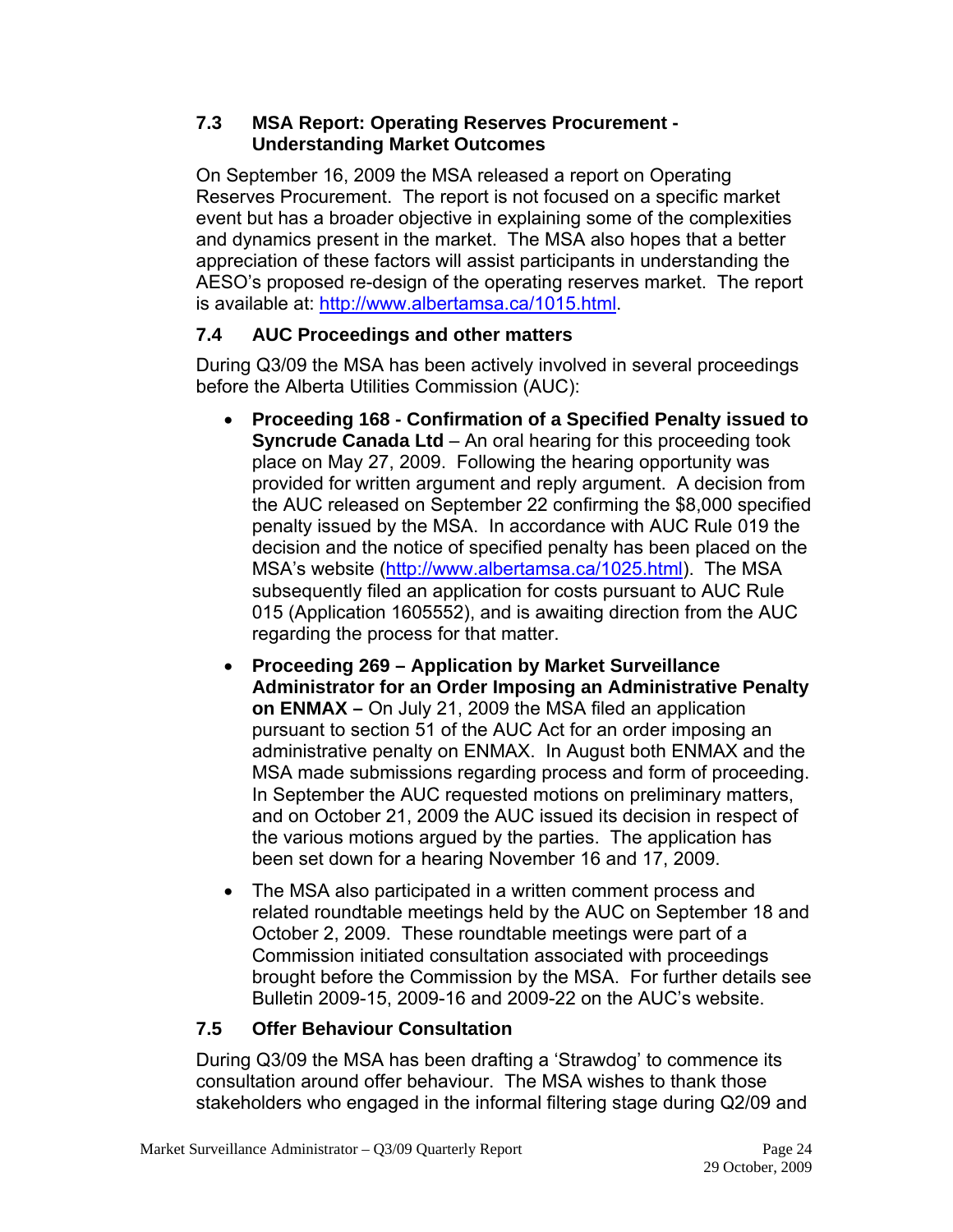<span id="page-28-0"></span>Q3/09. With the number of active industry consultations diminished the MSA envisages beginning this consultation within Q4/09.

# **7.6 Appointment of a New MSA**

The MSA staff is pleased to welcome Harry Chandler as the new Market Surveillance Administrator, effective October 1, 2009. Harry joins the MSA for a five year term. For further details on Harry's background see [http://www.albertamsa.ca/files/HSC\\_Stakeholder\\_091014\\_w\\_cv.pdf](https://www.albertamsa.ca/assets/Documents/HSC_Stakeholder_091014_w_cv.pdf). The MSA Staff would also like to thank the outgoing MSA, Martin Merritt and wish him well in his future endeavors.

# **7.7 MSA Fall Stakeholder Meeting**

The MSA held its Fall stakeholder meeting in Calgary on October 14, 2009. The fall meetings are generally geared to highlighting specific work of the staff. This year the meeting presented the following:

- A review of the FEOC Regulation and in particular what the MSA has done or published relative to the FEOC regulation and what we see on the horizon;
- An overview of the "educational" paper which the MSA had recently published on the Operating Reserve Market;
- Summary statistics with respect to the status of the rules compliance function at the MSA and comments on our view on the new reliability standards.

The meeting also provided market participants with the opportunity to be introduced to the new MSA, Harry Chandler. Harry presented a highlight of the guiding principles which will position his direction for the MSA over his term.

Copies of the presentations made at the Fall meeting are available at [http://www.albertamsa.ca/files/MSA\\_Fall\\_2009\\_Stakeholder\\_Meeting\\_101](https://www.albertamsa.ca/assets/Documents/MSA_Fall_2009_Stakeholder_Meeting_101409.pdf) [409.pdf](https://www.albertamsa.ca/assets/Documents/MSA_Fall_2009_Stakeholder_Meeting_101409.pdf) and

[http://www.albertamsa.ca/files/HSC\\_Stakeholder\\_091014\\_w\\_cv.pdf](https://www.albertamsa.ca/assets/Documents/HSC_Stakeholder_091014_w_cv.pdf)

While the MSA had advertised the holding of a similar meeting in Edmonton on October 15, 2009, a smaller audience made for a more interactive conversation instead of formal presentations on all of the above points.

# **7.8 EISG Fall Meeting**

The MSA hosted the recent fall meeting of the Energy Inter-Market Surveillance Group (EISG) – an association of electricity market monitoring groups in other jurisdictions in North America and abroad. This group meets on a semi-annual basis to review and discuss matters of mutual interest regarding monitoring of competitive electricity markets.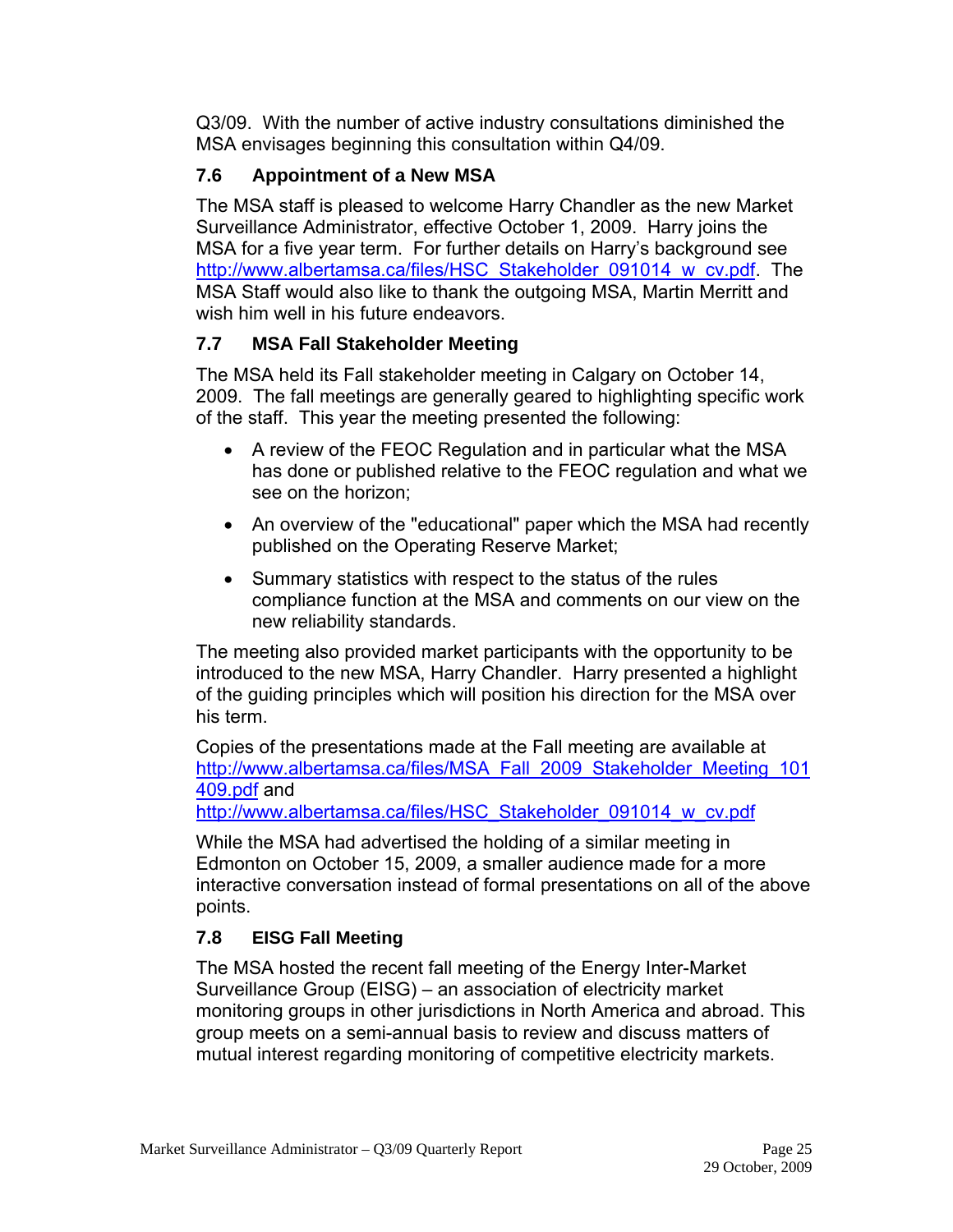#### <span id="page-29-0"></span>**APPENDIX A – WHOLESALE ENERGY MARKET METRICS**

|               | <b>Average Price</b> | On-Pk Price <sup>2</sup> | Off-Pk Price <sup>3</sup> | Std Dev <sup>4</sup> | <b>Coeff. Variation<sup>3</sup></b> |
|---------------|----------------------|--------------------------|---------------------------|----------------------|-------------------------------------|
| <b>Jul-09</b> | 41.39                | 53.98                    | 23.94                     | 42.29                | 102%                                |
| Aug-09        | 34.60                | 45.45                    | 20.85                     | 36.91                | 107%                                |
| Sep-09        | 73.25                | 113.27                   | 18.48                     | 168.40               | 230%                                |
| Q3-09         | 49.49                | 70.68                    | 21.11                     | 102.86               | 208%                                |
|               |                      |                          |                           |                      |                                     |
| Apr-09        | 31.53                | 38.56                    | 21.91                     | 35.58                | 113%                                |
| $Mav-09$      | 31.91                | 39.73                    | 22.01                     | 27.87                | 87%                                 |
| Jun-09        | 33.48                | 45.09                    | 17.60                     | 43.82                | 131%                                |
| Q2-09         | 32.30                | 41.12                    | 20.54                     | 36.26                | 112%                                |
|               |                      |                          |                           |                      |                                     |
| Jul-08        | 64.51                | 81.01                    | 41.67                     | 64.80                | 100%                                |
| Aug-08        | 82.72                | 114.86                   | 41.95                     | 120.21               | 145%                                |
| Sep-08        | 93.86                | 135.29                   | 37.15                     | 172.28               | 184%                                |
| Q3-08         | 80.21                | 110.01                   | 40.31                     | 126.87               | 158%                                |

#### **Table 1 - Pool Price Statistics**

1 - \$/MWh

2 - On-peak hours in Alberta include HE08 through HE23, Monday through Saturday

3 - Off-peak hours in Alberta include HE01 through HE07 and HE24 Monday through Saturday, and HE01 through HE24 on Sundays

4 - Standard Deviation of hourly pool prices for the period

5 - Coefficient of Variation for the period (standard deviation/mean)



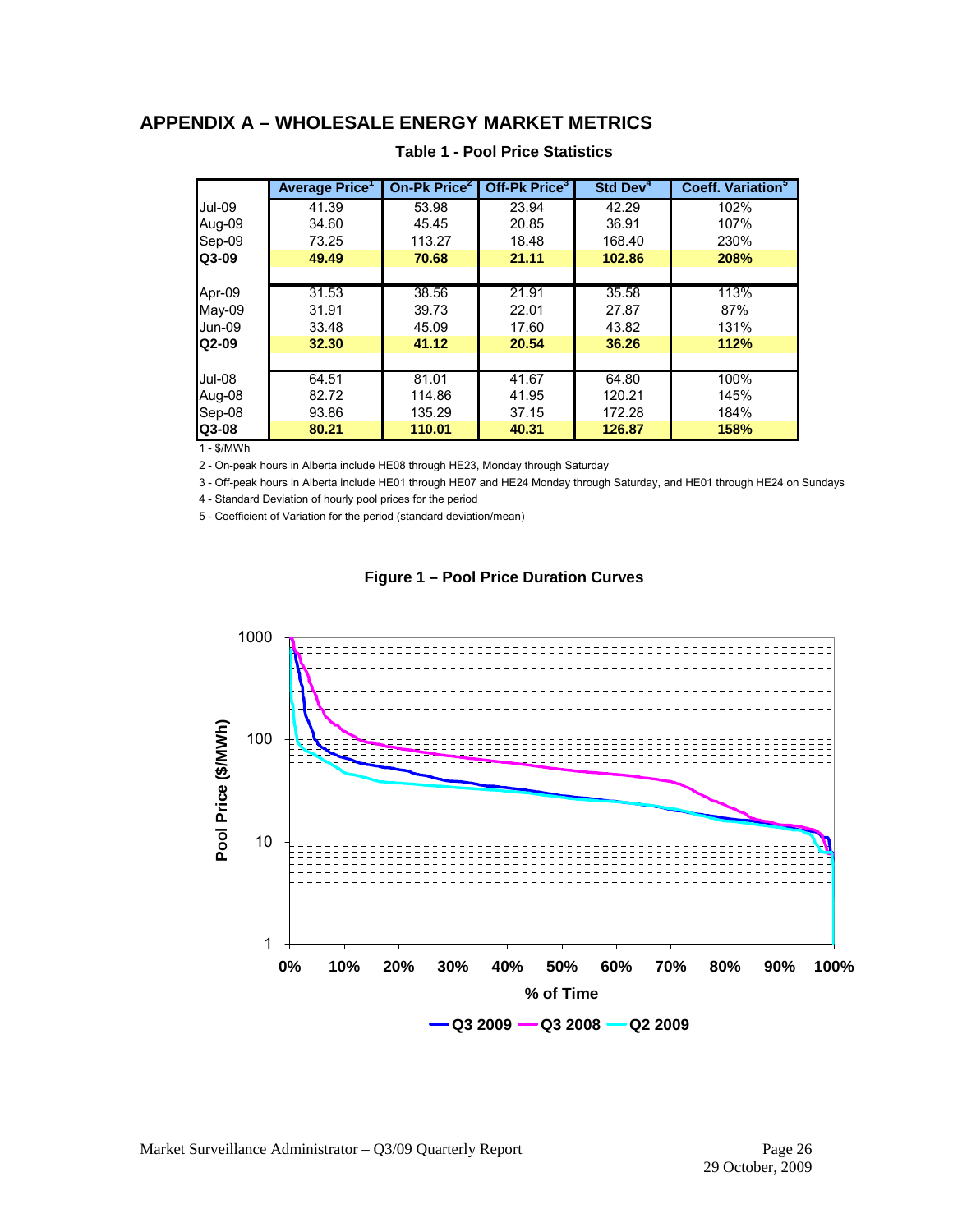<span id="page-30-0"></span>

**Figure 2 – Pool Price with Pool Price Volatility**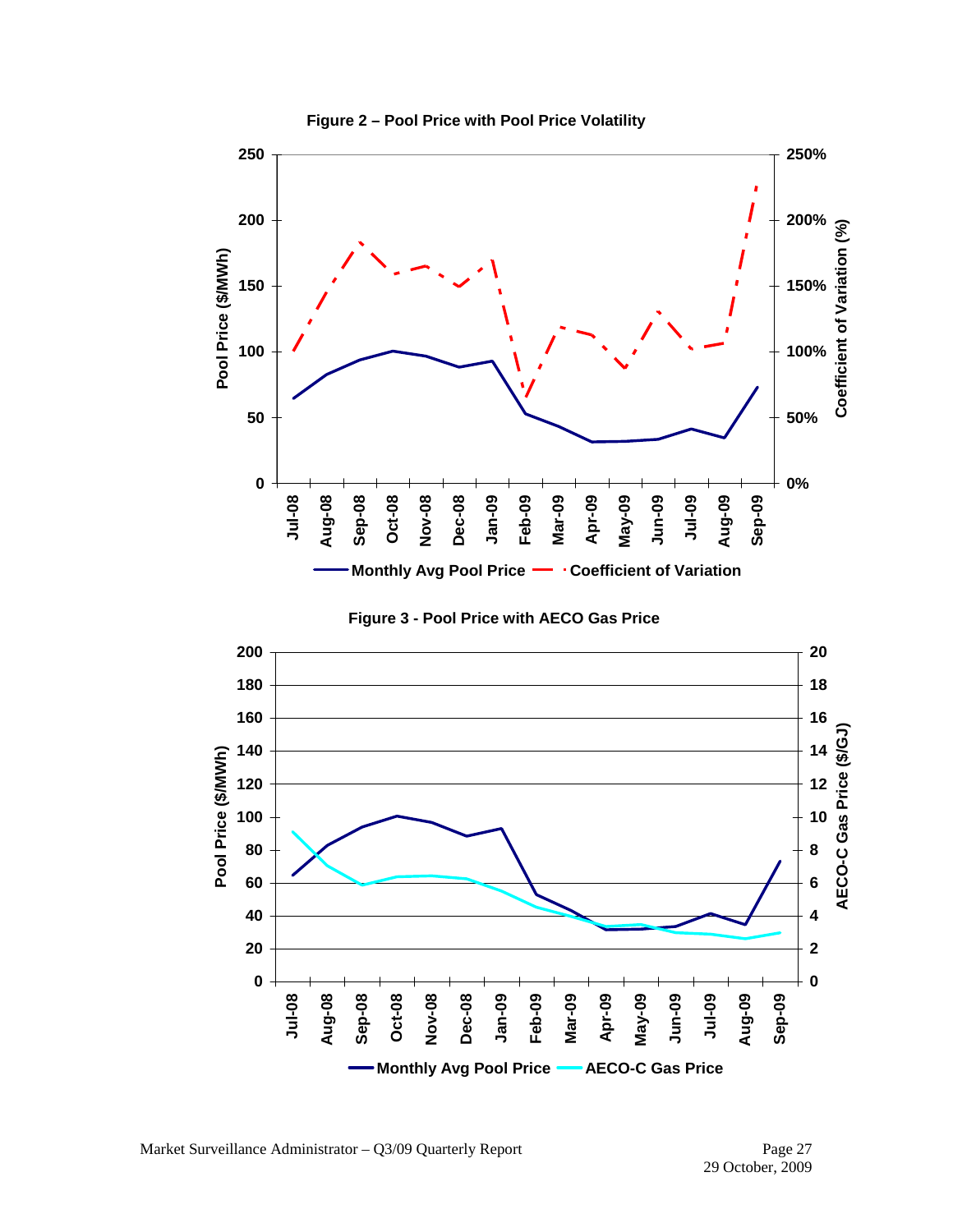<span id="page-31-0"></span>

**Figure 4 - Price Setters by Pool Participant (All Hours)** 

**Figure 5 - Price Setters by Fuel Type (All Hours)** 

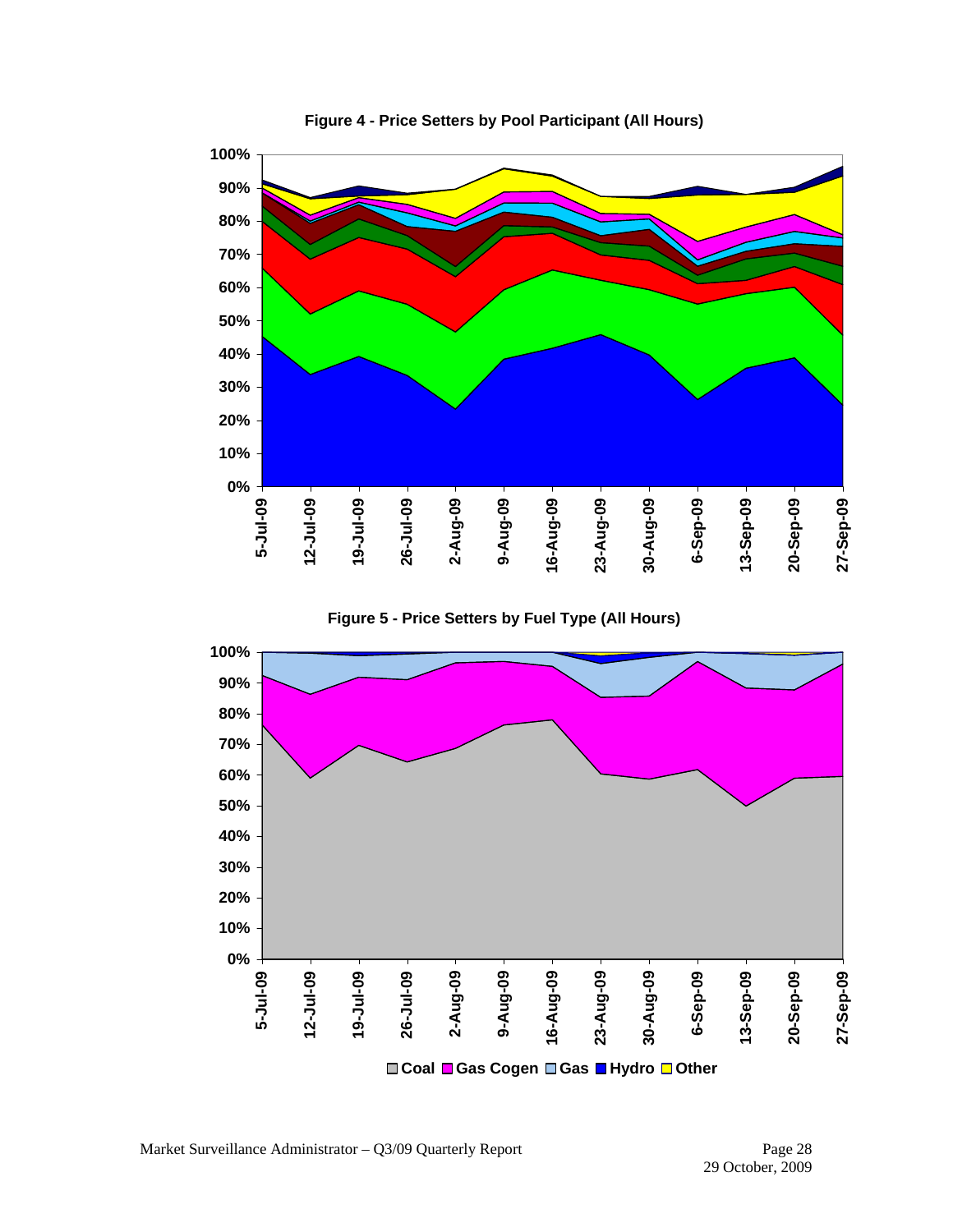<span id="page-32-0"></span>

**Figure 6 – Heat Rate Duration Curves (All Hours)**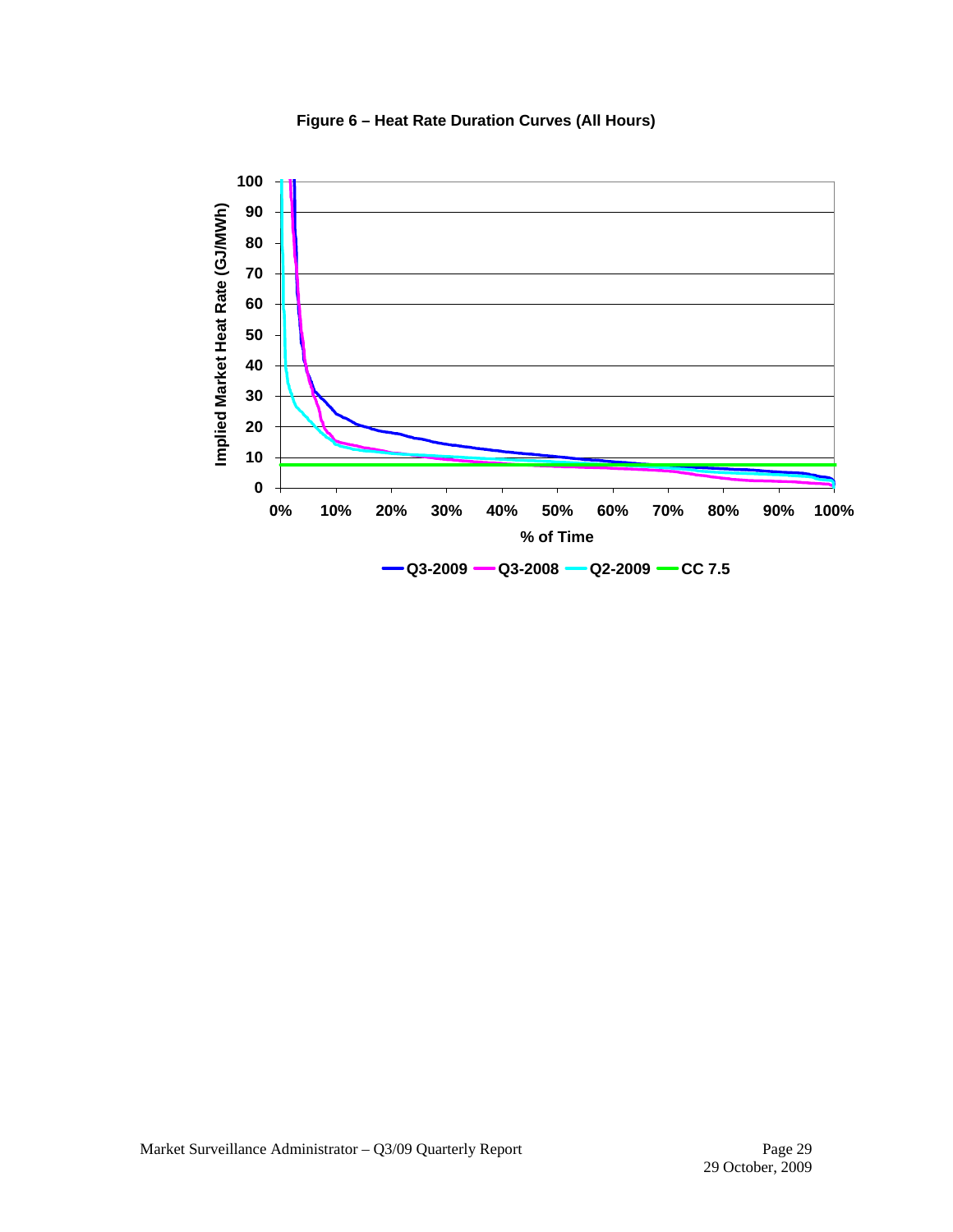<span id="page-33-0"></span>

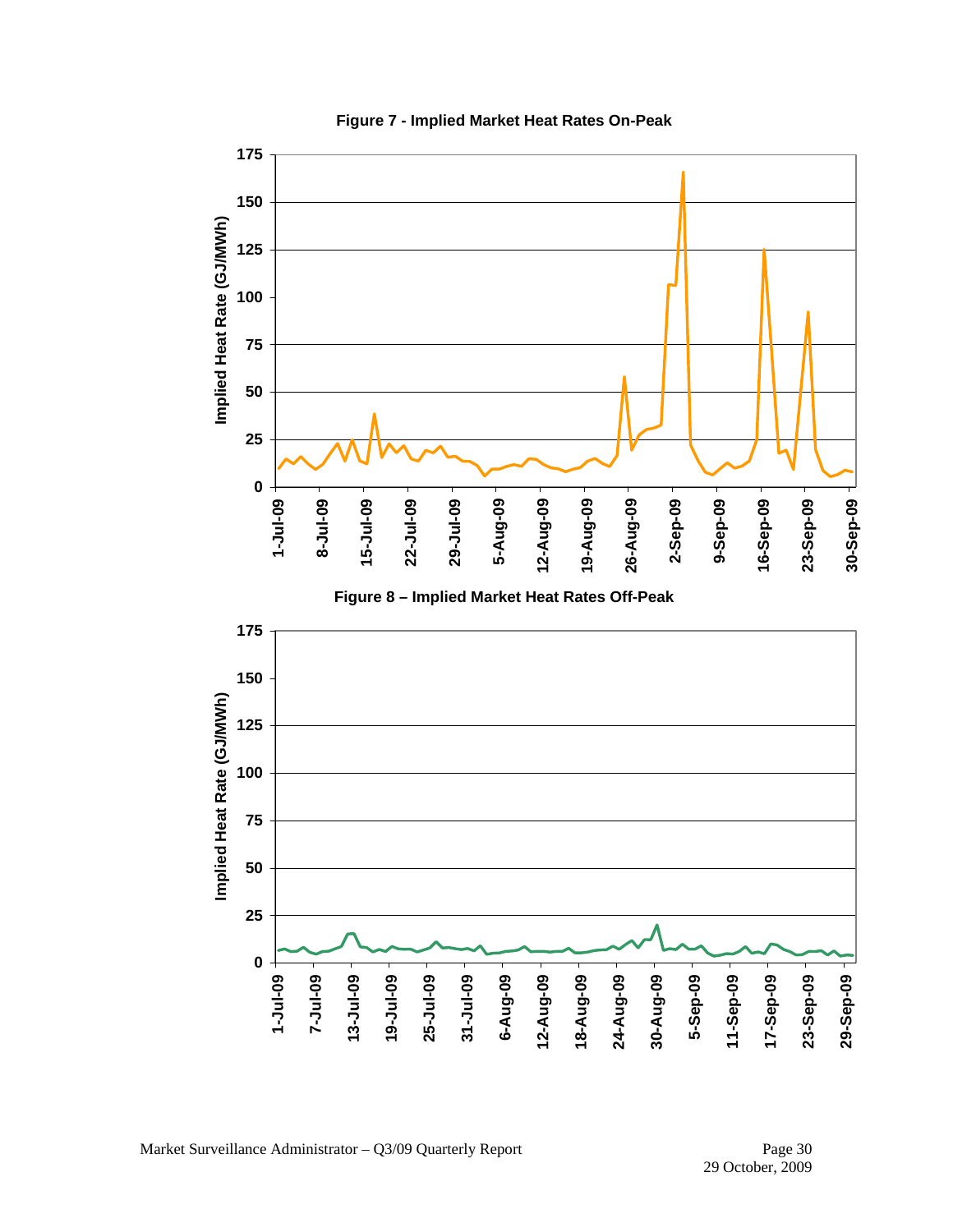#### <span id="page-34-0"></span>**APPENDIX B – SUPPLY AVAILABILITY METRICS**

| <b>Fuel Type</b>         | Quarter | Average<br><b>MC</b> | Average<br><b>AC</b> | <b>Availability</b><br><b>Factor</b> | <b>Generation</b> | <b>Capacity Factor</b>       |
|--------------------------|---------|----------------------|----------------------|--------------------------------------|-------------------|------------------------------|
|                          |         | [A]                  | [B]                  | $[C]=[A]/[B]$                        | [D]               | $[E]=$<br>[Dx1000]/([A]xhrs) |
|                          |         | (MW)                 | (MW)                 |                                      | (GWh)             |                              |
| <b>All Fuels</b>         | Q3/09   | 11,357               | 8,543                | 75%                                  | 15,330            | 61%                          |
|                          | Q2/09   | 11,282               | 8,468                | 75%                                  | 14,727            | 60%                          |
|                          | Q3/08   | 11,042               | 8,604                | 78%                                  | 15,489            | 64%                          |
| Coal                     | Q3/09   | 6,011                | 5,008                | 83%                                  | 10,241            | 77%                          |
|                          | Q2/09   | 6,011                | 5,081                | 85%                                  | 9,955             | 76%                          |
|                          | Q3/08   | 6,011                | 5,122                | 85%                                  | 10,678            | 80%                          |
|                          | Q3/09   | 4,431                | 2,779                | 63%                                  | 4,600             | 47%                          |
| <b>Natural Gas</b>       | Q2/09   | 4,356                | 2,695                | 62%                                  | 4,314             | 45%                          |
|                          | Q3/08   | 4,116                | 2,749                | 67%                                  | 4,193             | 46%                          |
|                          | Q3/09   | 915                  | 756                  | 83%                                  | 221               | 11%                          |
| <b>Hydro &amp; Other</b> | Q2/09   | 915                  | 692                  | 76%                                  | 458               | 23%                          |
|                          | Q3/08   | 915                  | 734                  | 80%                                  | 618               | 31%                          |
| <b>Wind</b>              | Q3/09   | 502                  | n/a                  | n/a                                  | 202               | 18%                          |
|                          | Q2/09   | 497                  | n/a                  | n/a                                  | 307               | 28%                          |
|                          | Q3/08   | 497                  | n/a                  | n/a                                  | 246               | 22%                          |

#### **Table 2 - Availability Factor and Capacity Factor**

**Figure 9 – Availability Capacity (AC) vs Maximum Capacity (MC)** 

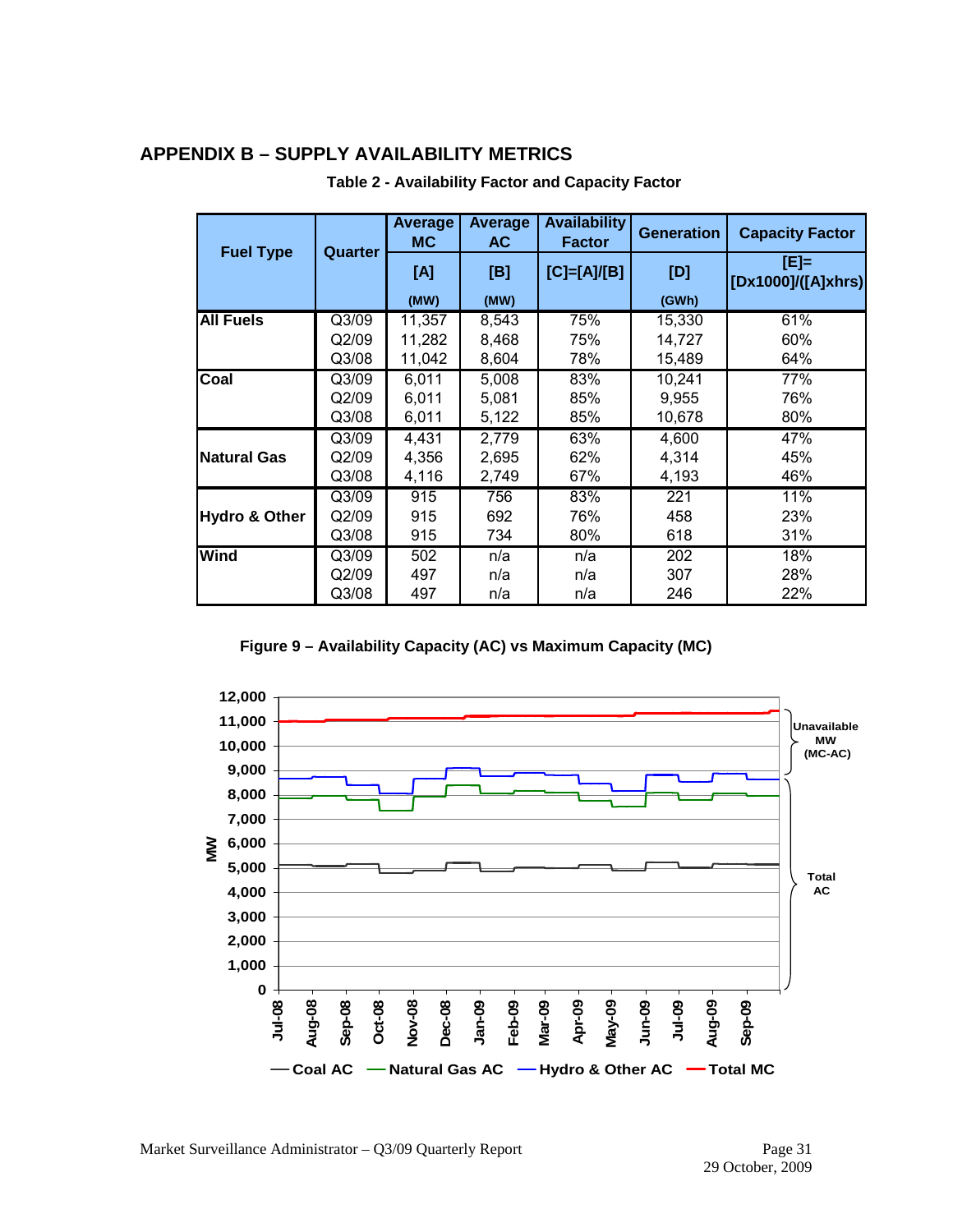## <span id="page-35-0"></span>**APPENDIX C – OPERATING RESERVE MARKET METRICS**

Ancillary services are the system support services that ensure system stability and reliability. The Alberta Interconnected Electric System (AIES) is required to carry sufficient operating reserves in order to assist in the recovery of any unexpected loss of generation or an interconnection. Operating reserves are competitively procured by the AESO through the Alberta NGX Exchange (NGX) and over the counter (OTC). Standard operating services products (contracts) include active and standby products for each of Regulating, Spinning, and Supplemental operating reserves. The majority of active operating reserve products are indexed and settled against the Pool price prevailing during the contract period. Standby operating reserve products are priced in a similar manner to options with a fixed premium and an exercise price (activation price). The activation price is only paid in the event that the contract is activated.



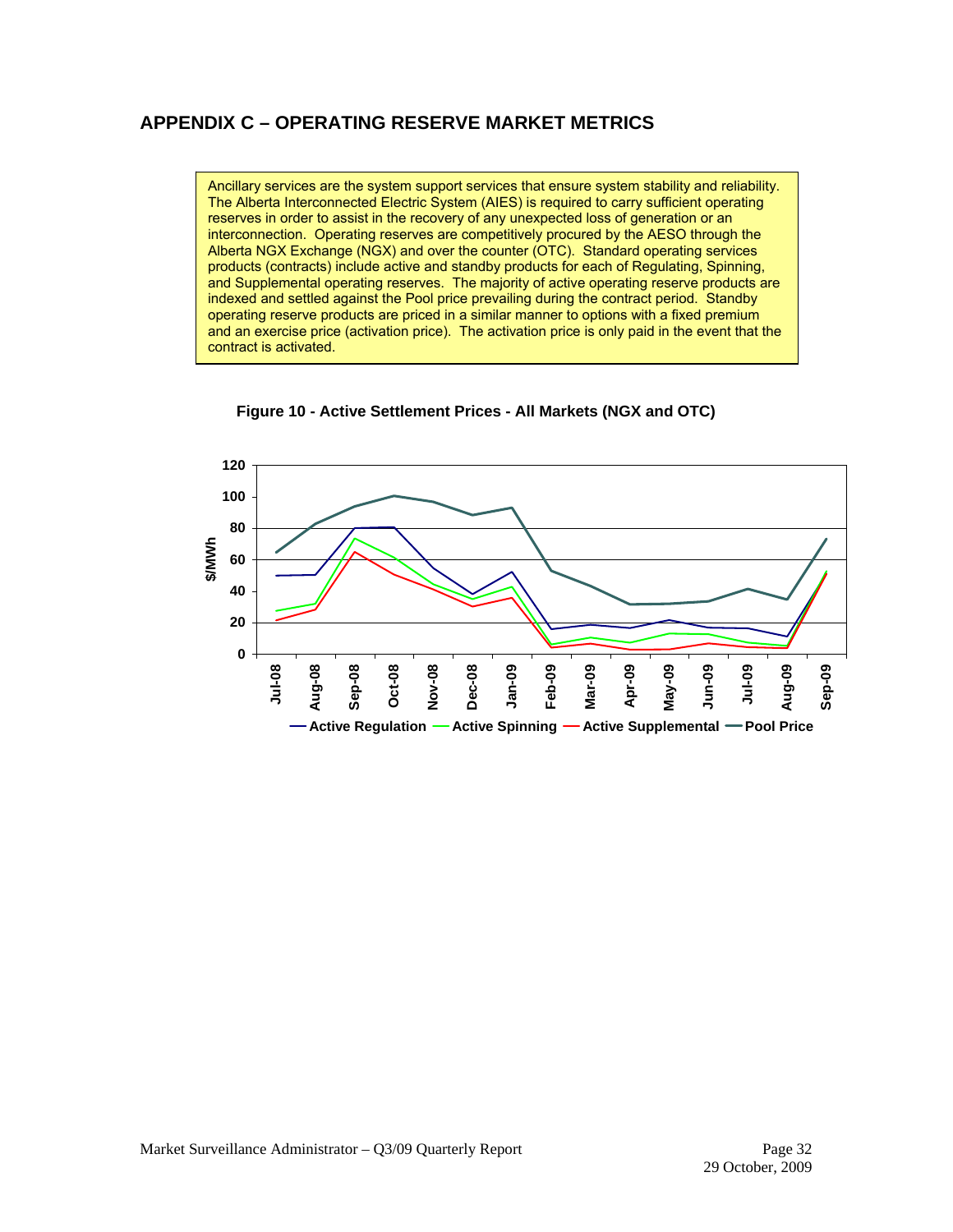<span id="page-36-0"></span>

**Figure 11 - Standby Premiums – All Markets (NGX and OTC)** 

**Figure 12 - Standby Activation Prices – All Markets (NGX and OTC)** 

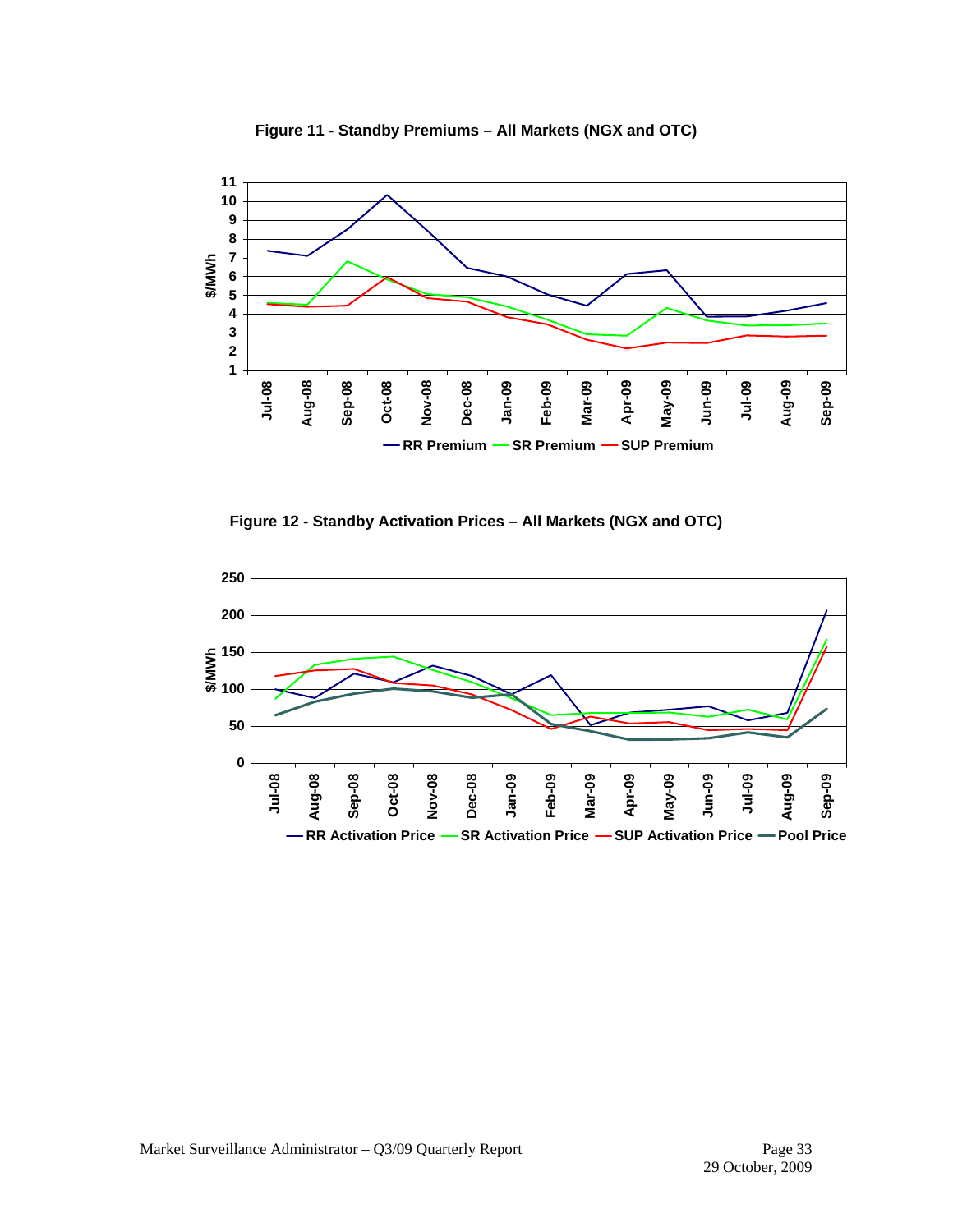

<span id="page-37-0"></span>

**Standby RR Activation Rate Standby SR Activation Rate Standby SUP Activation Rate**



**Figure 14 - OTC Procurement as a % of Total Procurement** 

**Active RR Active SR Active SUP**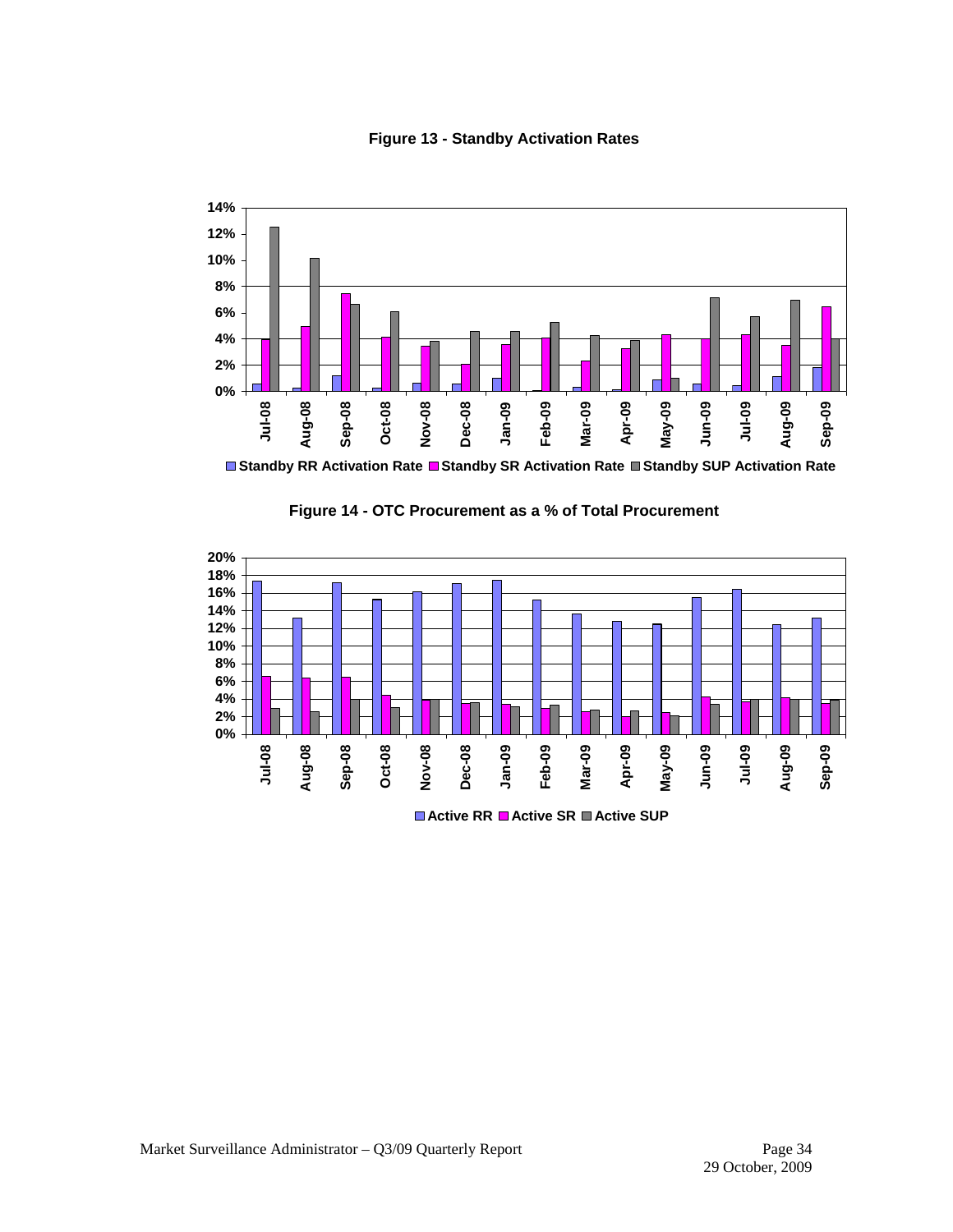<span id="page-38-0"></span>

**Figure 15 - Active Regulating Reserve Settlement by Market** 



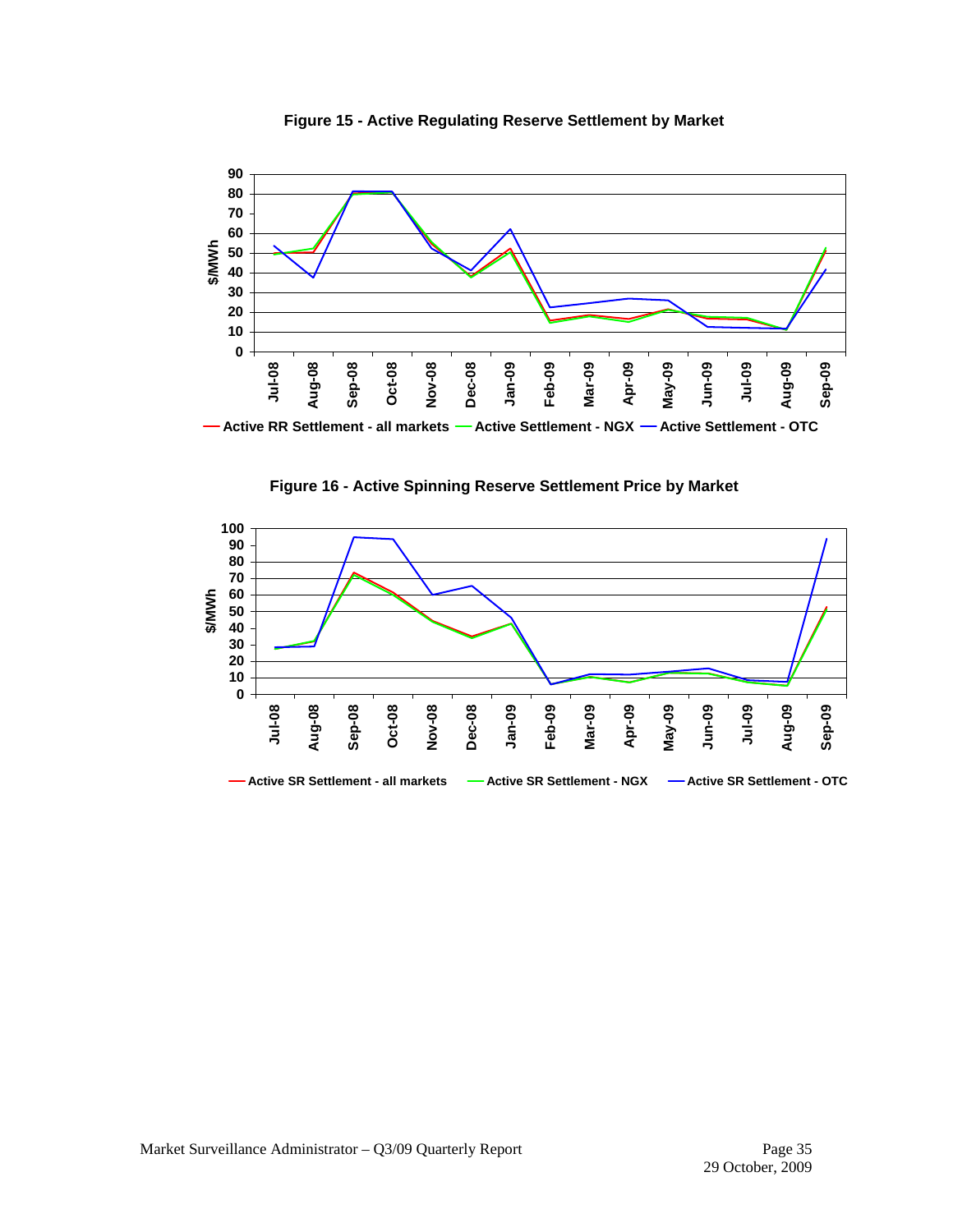<span id="page-39-0"></span>



**Figure 18 - Active Regulating Reserve Market Share by Fuel Type** 

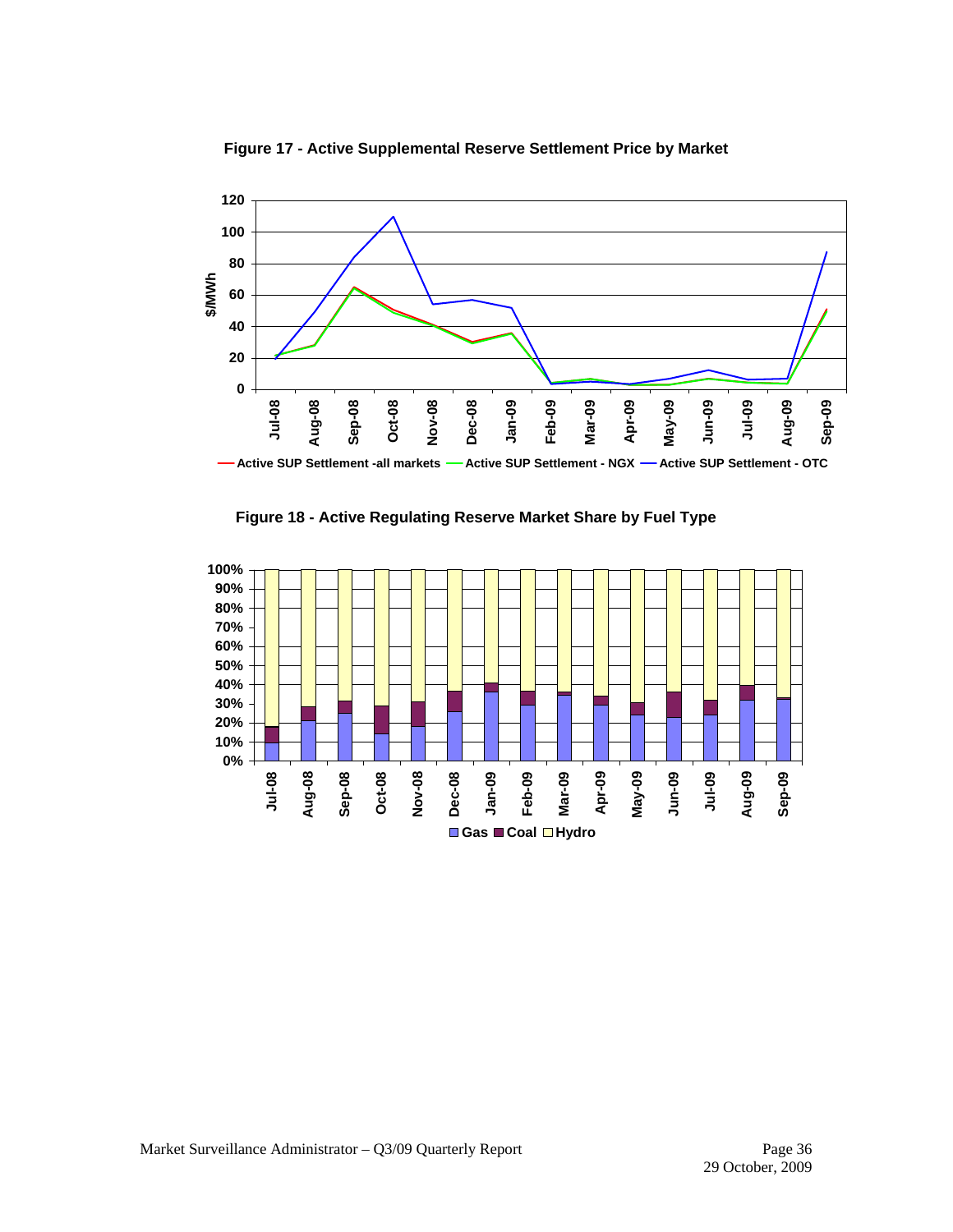<span id="page-40-0"></span>

**Figure 19 - Active Spinning Reserve Market Share by Fuel Type** 



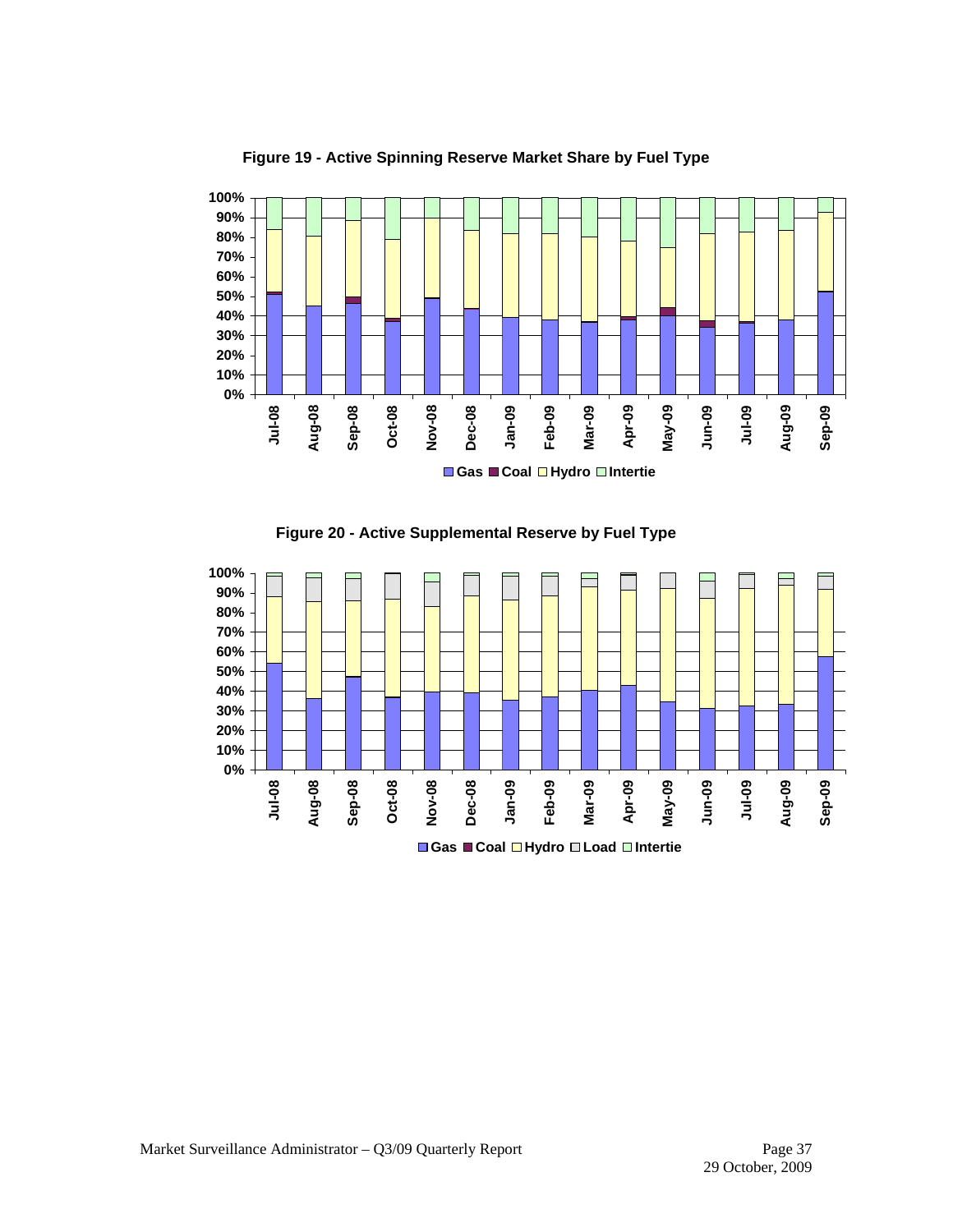## <span id="page-41-0"></span>**APPENDIX D – DDS METRICS**

| <b>Month</b>  | Total<br>Payment (\$M) | Total<br><b>Dispatched</b><br>(MWh) | <b>Total Energy</b><br><b>Production</b><br>(MWh) | <b>Estimated DDS</b><br>Charge (\$/MWh) | <b>Estimated</b><br><b>Revenue</b><br>to DDS |
|---------------|------------------------|-------------------------------------|---------------------------------------------------|-----------------------------------------|----------------------------------------------|
|               | íΑl                    | 1B1                                 | [C]                                               | [A]/[C]                                 | [A]/[B]                                      |
| July          | \$0.34                 | 34.539                              | 4,674,286                                         | \$0.07                                  | \$9.79                                       |
| <b>August</b> | \$0.37                 | 43.001                              | 4,685,410                                         | \$0.08                                  | \$8.58                                       |
| September     | \$0.79                 | 71.080                              | 3,563,355                                         | \$0.22                                  | \$11.13                                      |
| <b>Total</b>  | \$1.50                 | 148.620                             | 12,923,051                                        | \$0.12                                  | \$10.08                                      |

**Table 3 - DDS Costs and Revenues** 

**Figure 21 - Average Daily TMR, Available, Eligible & Dispatched DDS Volumes (MW)** 

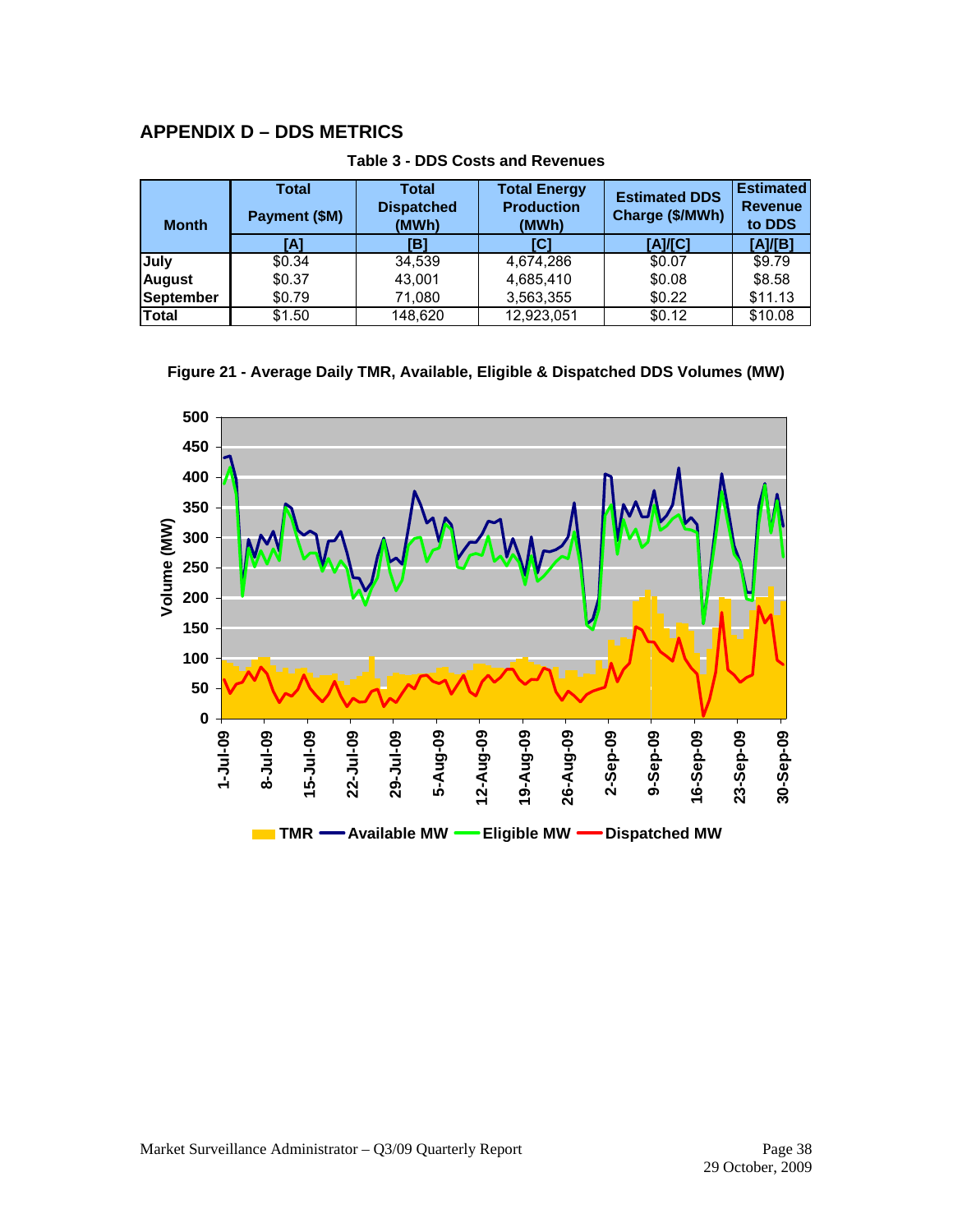<span id="page-42-0"></span>

**Figure 22 - Average Daily DDS Dispatched and Constrained Down Volume (MW)** 

**Figure 23 - Average Weekly DDS Market Share by Submitting Participants** 

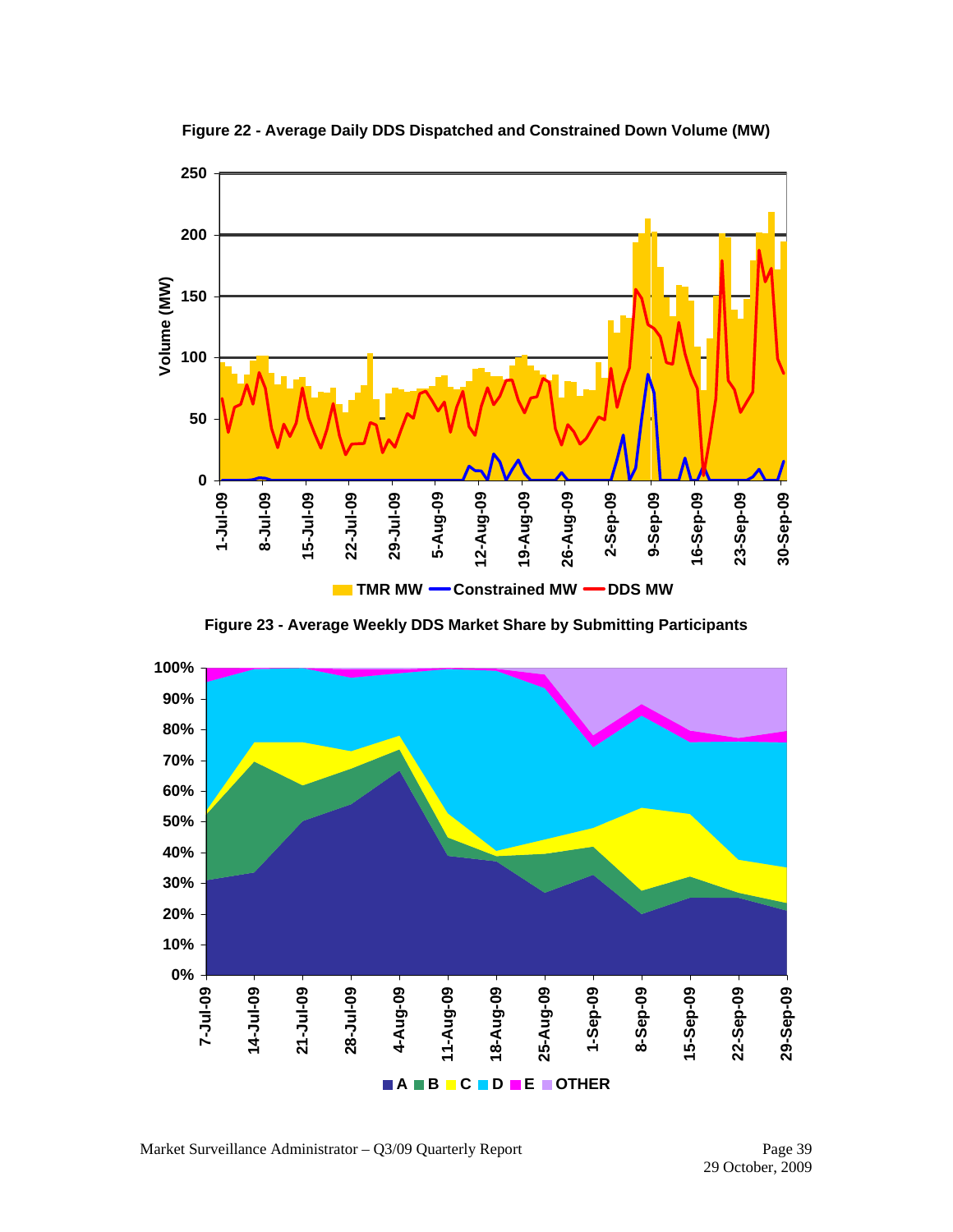<span id="page-43-0"></span>

**Figure 24 - Average Weekly Market Share DDS by Fuel Type**